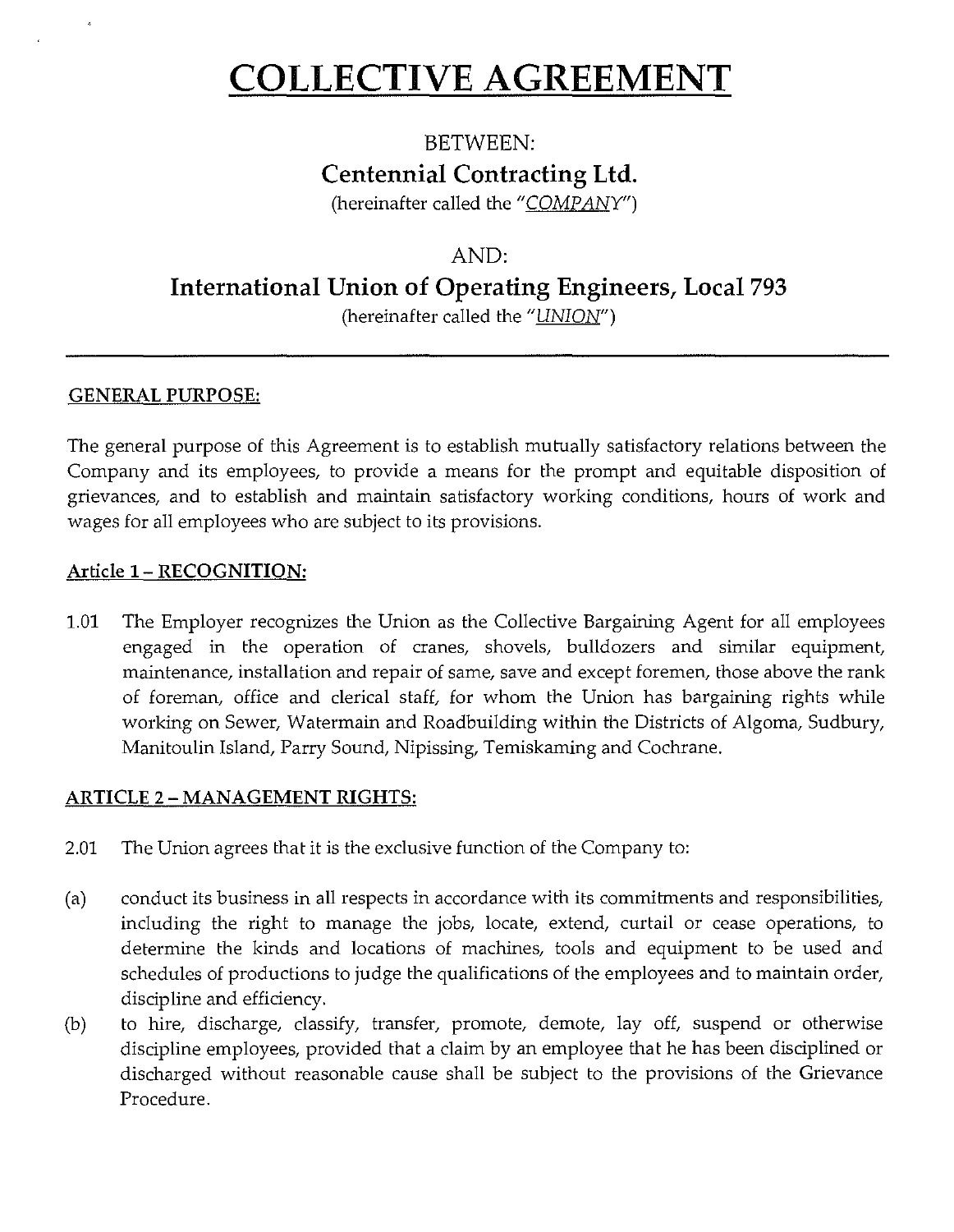#### **ARTICLE** 3 - **UNION SECURITY:**

- 3.01 Each employee shall when working in a position within the bargaining unit described in Article 1 above, be required as a condition of employment to be a member of or apply for membership in the Union within Thirty (30) days of hiring or be replaced upon written request by the Union. At the discretion of the Employer along with Union approval the Employer has the ability to promote a worker from within the company without the immediate rate increase of that piece of equipment. Example promoting a Rock Truck operator to and Excavator operator, while learning the new skills required, the operator would be paid the Rock Truck rate.
- 3.02 Each employee shall, when working in a position within the bargaining unit described in Article 1 hereof, be required as a condition of employment to have working dues checked off on the basis of two percent (2%) of the total monetary package, which includes the hourly rate, vacation pay, health plan and pension plan contributions for each hour earned, plus \$25.75 monthly dues increasing July 1, 2020 as per Union Executive Board, plus five cents (5¢) advancement dues per hour earned or amounts as directed by the Union executive.
- 3.03 Where an employee authorizes the Company in writing, to deduct Union initiation fees from his pay, the Company will honour such authorization.
- 3.04 a) The Employer may recall former regular employees through the union office who have been absent from the Employer up to twelve (12) months.
	- b) Regular employees shall be defined as employees who have been on the Employer's payroll for six (6) consecutive months or more.

## **ARTICLE 4-HIRING HALL:**

4.01 The Employer shall first call the Union office whenever additional personnel are required. The Company agrees to employ only members of the Union on projects within the scope of this Agreement providing the Union can supply the skilled personnel required to perform the work satisfactorily. The Union shall endeavour to supply employees from the area of work. Should the Union not be able to supply the required men, then the Company may hire such employees as are available and such employees shall, as a condition of employment, apply for membership in the Union within Thirty (30) days from commencement of hiring.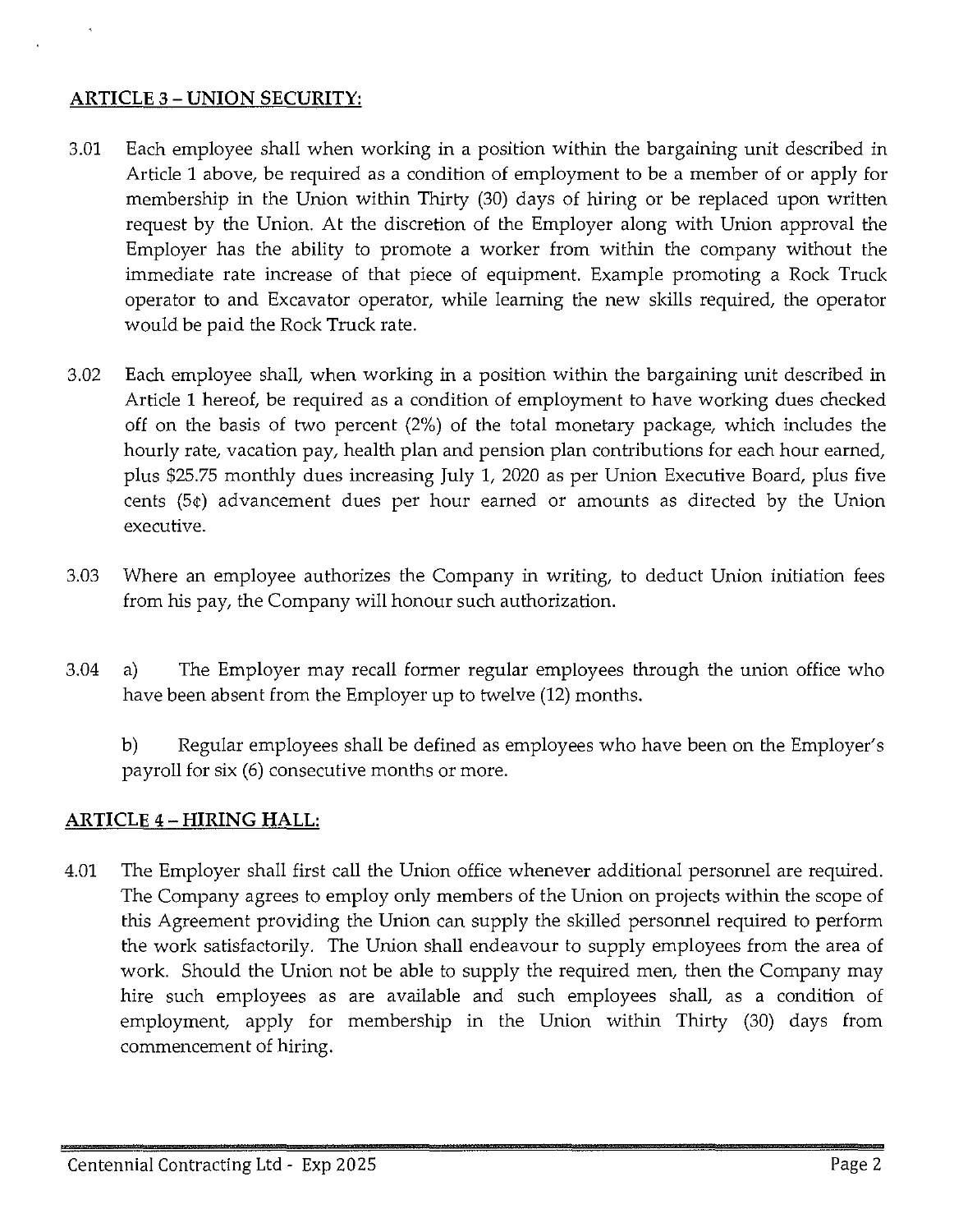### **ARTICLE** 5 - **NO STRIKES I LOCKOUTS:**

- 5.01 During the lifetime of this Agreement, the Union agrees that there will be no strikes, slowdown or picketing, and the Company agrees that there will be no lockout.
- 5.02 The Union shall not involve the Company in any dispute which may arise between the Union and any other Company and the employees of such other Company.

#### **ARTICLE 6- UNION REPRESENTATION:**

6.01 The Union may appoint and the Company will recognize a Shop Steward or Shop Stewards (not more than one per shift).

The Steward shall be one of the last two employees covered under the terms of this agreement to remain working providing he/she is competent and capable of performing the remaining work. The Steward will also be one of the first two to be recalled after layoffs or work stoppages.

It is recognized that a steward is an employee of the Company and has regular duties to perform. A steward may not leave his or her duties without permission from his or her immediate supervisor. Such permission will not be unreasonably withheld.

- 6.02 The Union shall notify the Company in writing from time to time of the name of the Steward, and date of his appointment and the name of the former Steward whom he may be replacing.
- 6.03 If representatives of the Union wish to meet a Steward or other employees at their work site, they shall first make arrangements with the job Supervisor and such arrangement will be made if it does not interfere with the work.

## **ARTICLE** 7 - **GRIEVANCE PROCEDURE:**

- 7.01 There shall be an earnest effort on the part of both parties to this Agreement, to settle promptly through the procedure set out herein, any complaints, grievances, or disputes arising from the interpretations, application or administration of this Agreement.
- 7.02 All grievances to be dealt with under Step Two below shall be in writing, on forms supplied by the Union and signed by the employees having such grievances.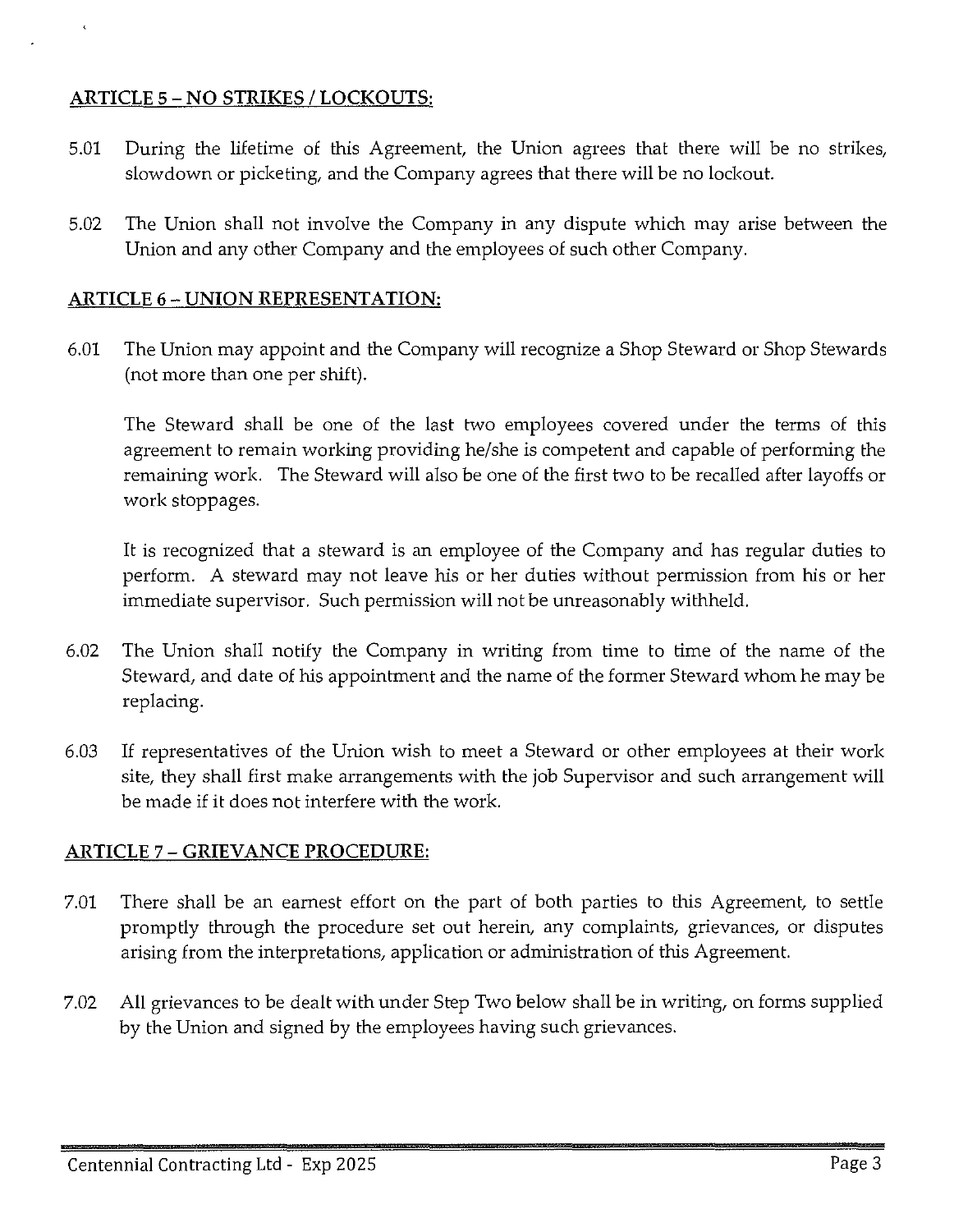- 7.03 Written grievances, to be valid, shall set out the nature of the grievance, the Article or Articles of the Agreement alleged to have been violated and the nature of the remedy sought and shall not be subject to change at later steps except by mutual agreement in writing with the Employer, or in the case of remedy, an Arbitration Board.
- 7.04 In determining the time which is allowed in the various steps of Articles 6 and 7, Saturday, Sunday and Statutory Holidays shall be excluded and any time limits may be extended by mutual agreement in writing.
- 7.05 If advantage of the provisions of Article 6 and 7 hereof is not taken within the time limits specified therein or as extended in writing as set out above, the grievance shall be deemed to have been abandoned and may not be re-opened.
- 7.06 The Employer shall designate and name the official to whom a written grievance is submitted at Step No 2.
- 7.07(a)It is understood and agreed that an employee does not have a grievance until he has discussed the matter with his foreman or other supervisory personnel acting in this capacity and given him an opportunity to deal with the complaint. His decision shall be made known to said employee within forty-eight (48) hours. Grievances properly arising under this Agreement shall be adjusted and settled as follows:

## **STEPl**

Within ten (10) full working days after the circumstances giving rise to the grievance occurred or originated, the aggrieved employee and/or a Union Representative shall present the grievance in writing to the official of the Employer named by the Employer to handle grievances at this step. If a settlement satisfactory to the Union and the employee concerned is not reached within two (2) full working days, the grievance may be presented as indicated in Step Two at anytime within five (5) full working days thereafter or if the grievance involves monetary, discipline or discharge matters, not involving the interpretation of the Agreement to final and binding determination.

## **STEP2**

At this Step the grievance may be submitted to a local area Joint Committee consisting of Representatives of the Union and Representatives of the area Employer Association. Should no satisfactory settlement be reached within five (5) working days of the grievance being submitted to the local area Joint Committee, the grievance may be presented as indicated in Step 3.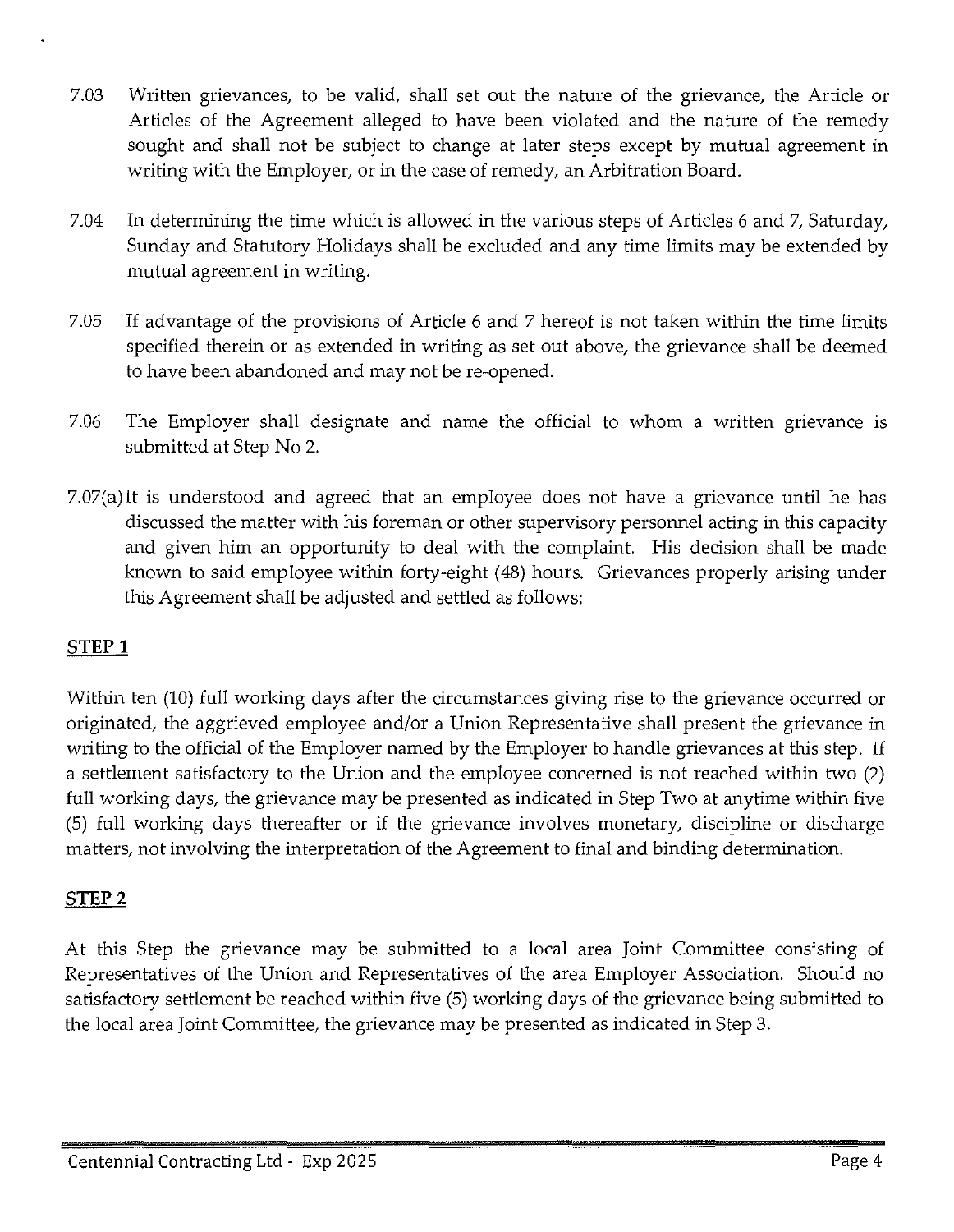#### **STEP3**

At this Step the grievance shall be referred to the Joint Labour Management Committee which shall convene a meeting within ten (10) full working days to deal with the grievance. Should no satisfactory settlement be reached within five (5) full working days after the meeting, the grievance may be submitted to arbitration.

- (b) The Union may process a written grievance which involves a number of employees of an Employer or the interpretation of the Agreement. Such grievance shall be commenced at Step Three of the above procedure. The Employer Bargaining Agency or an Employer may process a written grievance alleging a violation of, or the interpretation of this Agreement at Step Three of the above procedure. Such grievances shall be commenced at Step Three within ten (10) full working days after the circumstances giving rise to the grievance occurred or originated.
- (c) No decision or settlement involving any grievance which has been dealt with at Step One or Two above, other than grievances which have been properly referred to final and binding determination, shall be used by any party as a precedent in future cases and shall be treated as only applicable to the grievance in question.
- 7.08 Notwithstanding the above, a grievance concerning wages and fringe benefits may be presented within thirty (30) days after the circumstances giving rise to the grievance occurred or originated and further provided that a grievance concerning Welfare or Pension contributions may be presented within thirty (30) days after the particulars of such grievance should have reasonably become first known to a Union Representative.

#### **ARTICLE 8-ARBITRATION**

- 8.01 The parties to this Agreement agree that any grievance which has been properly carried through all of the steps of the Grievance Procedure outlined in article 7 may be referred to a Board of Arbitration or other final determination within twenty (20) working days after completion of Step Three of Article 7.07.
- 8.02 The Board of Arbitration will be composed of one (1) person appointed by the Employer, one (1) person appointed by the Union and a third (3'd) person to act as Chairman chosen by the other two members of the Board.
- 8.03 Within five (5) working days of the request by either party for a Board each party shall notify the other in writing of the name of it's appointee.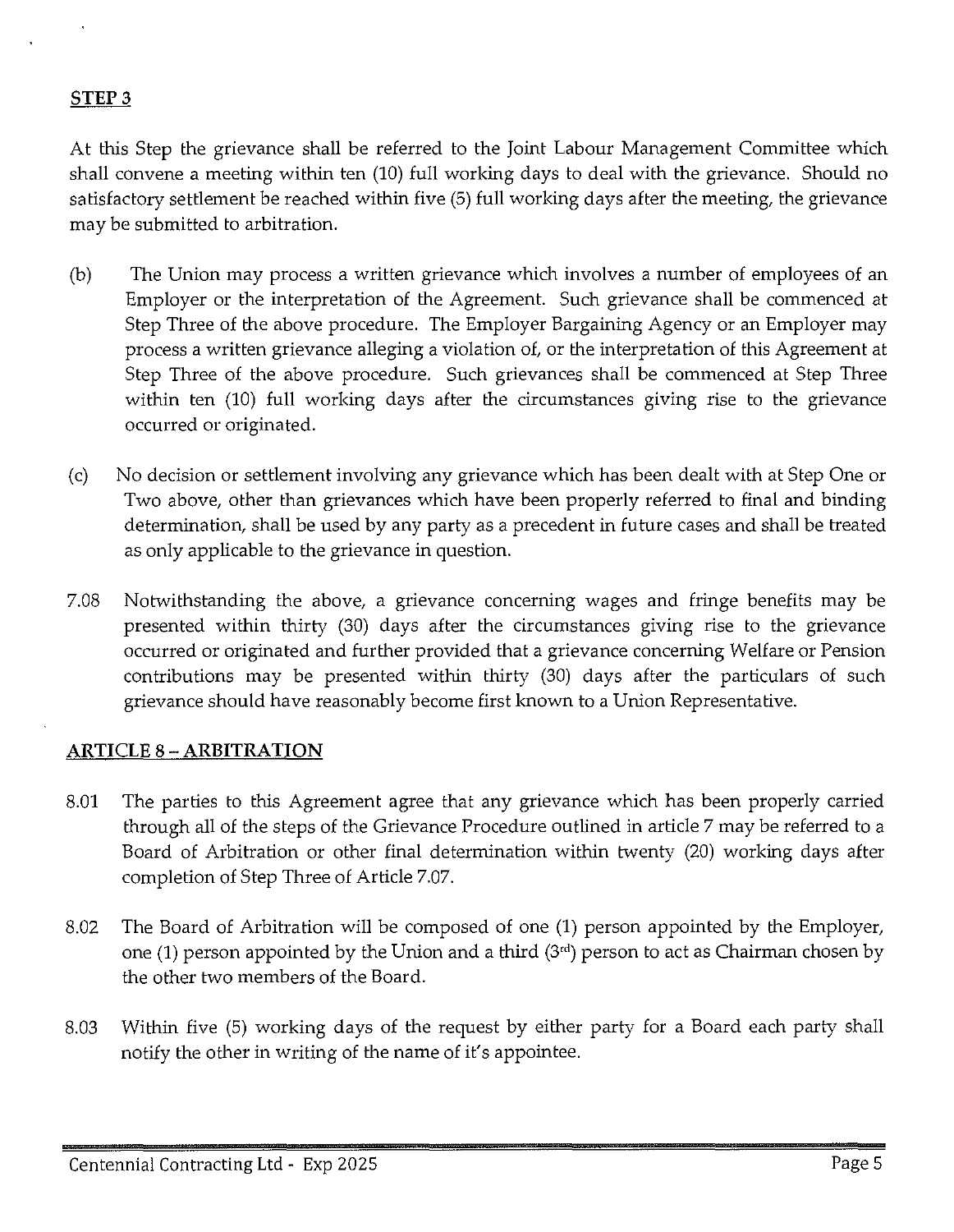- 8.04 Should the person chosen by the Employer to act on the Board and the person chosen by the Union fail to agree on a third member as Chairman within five (5) days of the notification mentioned above, the Minister of Labour of the Province of Ontario will be asked to appoint a Chairman.
- 8.05 The decisions of the Board of Arbitration or a majority of such Board constituted in the above manner shall be binding on the parties to this Agreement.
- 8.06 The Board of Arbitration shall not have any power to alter or change any of the provisions, for any existing provisions, nor to give any decisions inconsistent with the terms and provisions of this agreement.
- 8.07 Each of the parties to this Agreement will bear the expenses of the Arbitrator appointed by it and the parties will jointly bear the expense of the Chairman.

## **ARTICLE** 9 - **TRAVELLING EXPENSES:**

9.01 When transportation is provided, employees will be paid their regular hourly rate for time travelled after one half hour of travel time from an assembly point to the job site and return. (Travel time hours will be paid at the employee's regular straight time rate and will not be included in the calculation of over-time). If a member uses his/her personal vehicle to travel from jobsite to jobsite during their shift they will be paid the applicable hourly rate.

In lieu of the above transportation, employees will be paid \$0.56 cents/km for all kms travelled to the free zone from employee's home address or company office (assembly point), whichever is less. The free zone is a 40 km circumference from the job site office.

- 9.02 Where an employee, who is employed by the Company is required to work out of the area and is unable to return home each night, he shall be provided with suitable room by the Company, and he shall be paid Fifty-five (\$55.00) per day for meals for each working day over and above his weekly earnings effective July 1, 2020 for the remainder of the contract. The Company will assist the employee in securing suitable accommodation.
- 9.03 The Company may wish to supply meals on out of town projects. In such circumstances the Company will contact the Union to obtain and the Union will not unreasonably withhold, a letter of Understanding.

## **ARTICLE 10-PAYDAY AND TERMINATION:**

10.01 All wages shall be paid in cash or by cheque during working hours or by direct deposit at the option of the Company. Such wages shall be paid weekly or every two weeks as is the present practice of the Company.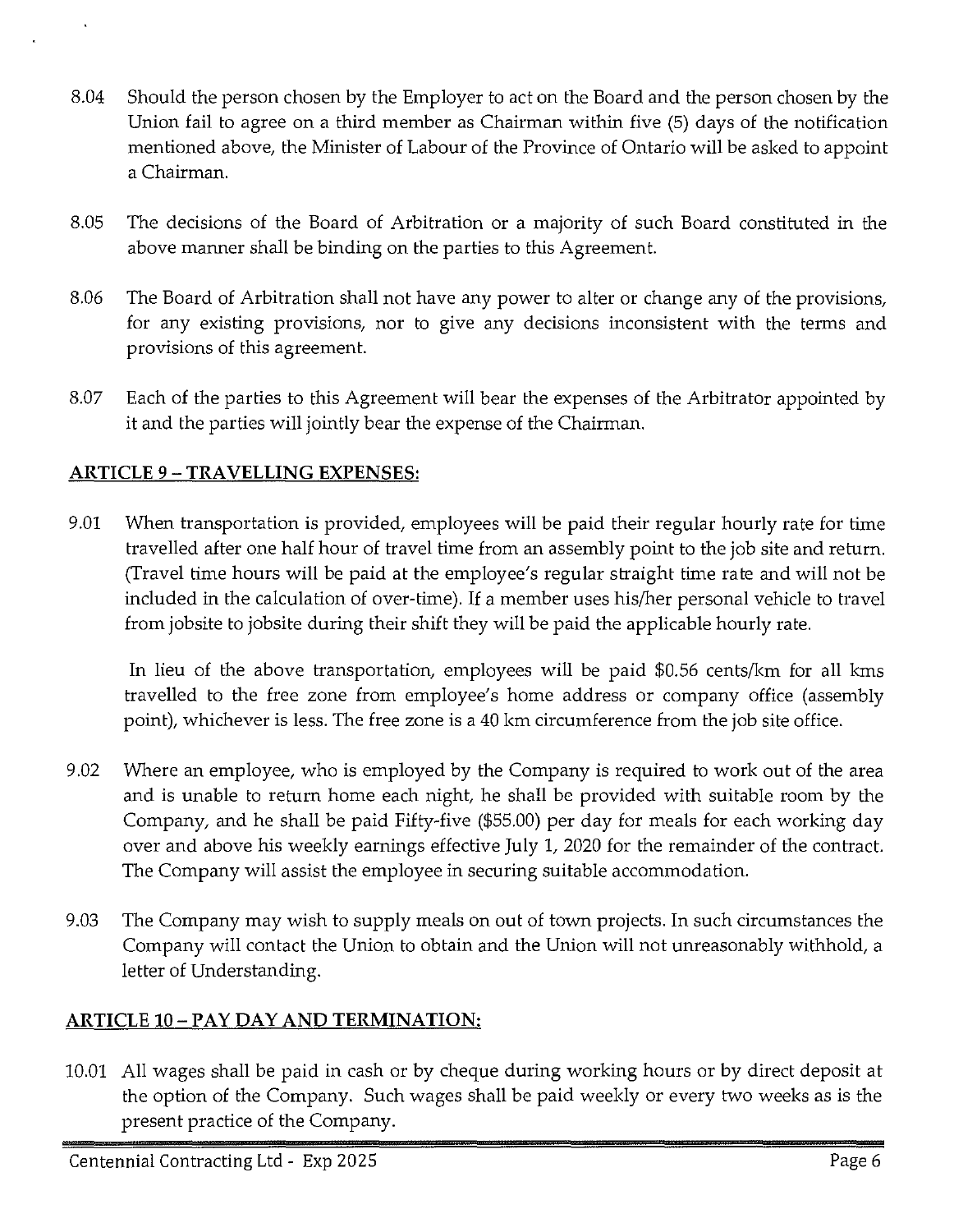- 10.02 In the case of lay off all employees shall be paid up to date on the job site where practical: otherwise, cheques, E.I. Record of Employment Certificates and Ontario Health Insurance Plan Form 104 shall be forwarded by Registered Mail to his/her last known address within forty-eight (48) hours of the lay off. Notification to, or attempted notification of lay off, to an employee on a Saturday, Sunday or Holiday shall not be considered proper notice unless the employee is working on such days.
- 10.03 In the event of a layoff, the employer shall abide by the following procedure, provided the remaining employees are competent and capable of performing the work:
	- i) First laid off shall be applicants for membership in the union;
	- ii) Second laid off shall be members of the union from out of province working on permits or travel cards;
	- iii) Third laid off shall be members of the union who are in receipt of a retirement pension from the I.U.O.E. Local 793 Pension Plan and such member shall not be recalled without a clearance card from the union;
	- iv) Last laid off shall be all other members of the union.
- 10.04 When laid off, employees shall be allowed sufficient time with pay to clear up their personal and company property on the job site.

## **ARTICLE 11- REPORTING ALLOWANCE:**

11.01 An employee, who reports for work as usual and who, through circumstances beyond his control, cannot complete the day's work, shall be paid for four (4) hours (or as set out in the appropriate Schedule attached hereto). However, he shall remain at work on maintenance of his machine or other equipment coming within his craft, unless released by the foreman.

## **ARTICLE 12 - INCLEMENT WEATHER:**

12.01 An employee who reports for work at the employer's shop or job site, unless directed not to report, and for whom no work is available, due to inclement weather, shall receive a minimum of two hours (2) reporting time, provided the employee remains on the job for two (2) hours after his designated starting time, if requested to do so by the foreman.

If an employee is directed to work and commences to work, Article 11 applies.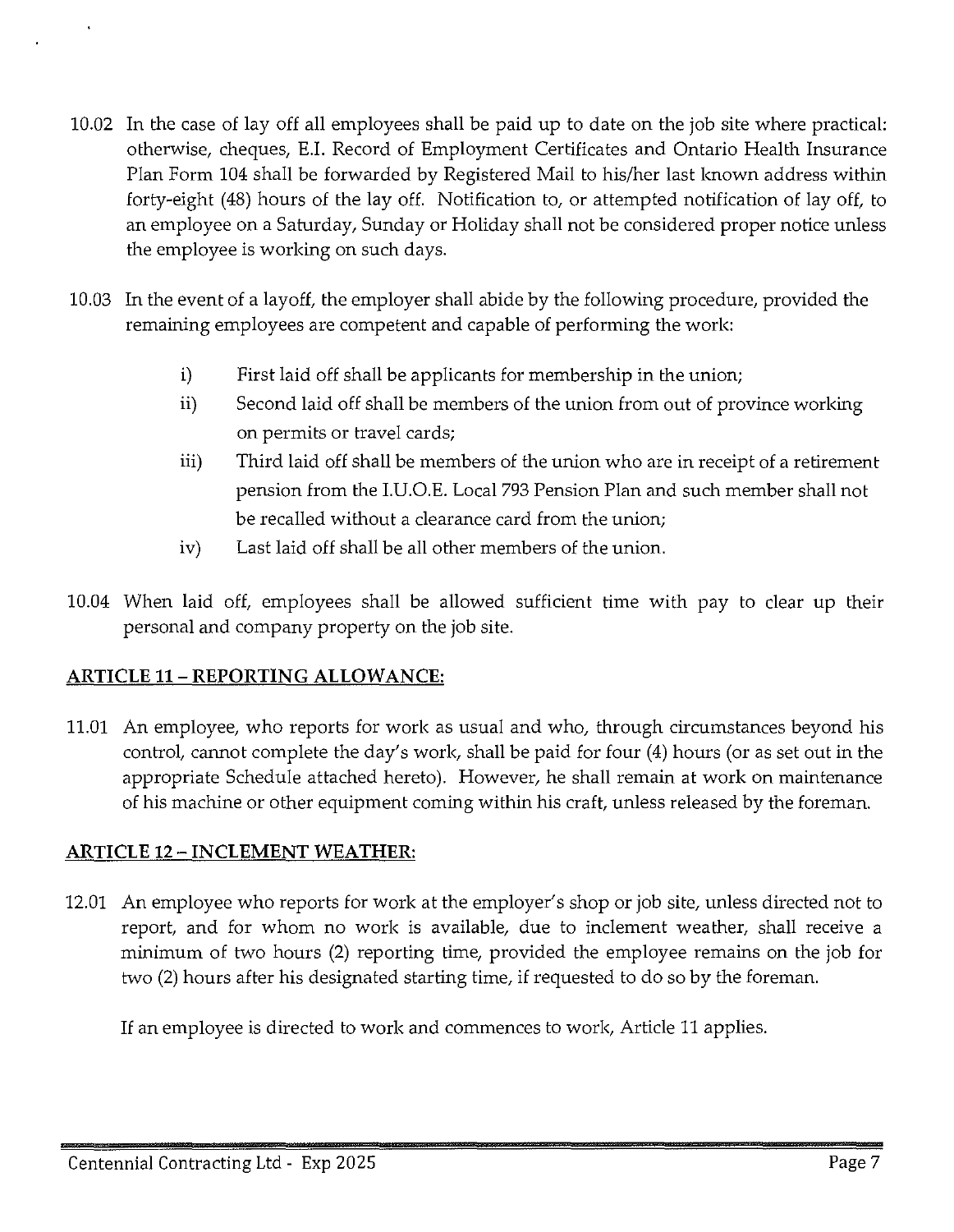### **ARTICLE 13 - PROTECTIVE CLOTHING:**

- 13.01 The Company shall provide employees with such protective and wet weather clothing as it deems necessary. The Union recognizes the right of the Company to economically supervise the distribution of the clothing provided.
- 13.02 Every employee shall be required, as a condition of employment, to wear suitable footwear and a safety helmet of the type prescribed by the Occupational Health and Safety Act. The helmet shall be paid for by the employee at the time it is supplied and, on termination of employment, the employee will be credited with the amount paid, provided the helmet is turned in, in reasonable good condition, normal wear accepted.
- 13.03 A bulletin board will be provided by the Company for the use of the Union to post notices, etc., but all such notices shall have prior approval of the Company.

## **ARTICLE 14 - WAGE RATES, HOURS OF WORK AND OVERTIME, STATUTORY HOLIDAYS, VACATION PAY AND BENEFITS:**

14.01 Wage rates, hours of work and overtime, statutory holidays, vacation with pay, benefits, shift premium and other conditions of employment shall be in accordance with the Schedule or Schedules attached hereto and which are hereby made a part of this Agreement.

#### **ARTICLE 15 - COFFEE AND LUNCH BREAK:**

- 15.01 It is agreed that employees covered by this Agreement shall be allowed one **(1)** coffee break in each half of their working shifts.
- 15.02 It is further agreed that employees covered by this Agreement wiil be allowed a half (1/2) hour lunch break. It is also agreed that no employee shall be required to work more than five (5) hours without a lunch break. Such lunch break to be taken on employee time.

## **ARTICLE 16 - JURISDICTIONAL DISPUTES:**

16.01 The Employer and the Union agree that there shall be no work stoppage resulting from jurisdictional disputes. In the case of a jurisdiction dispute, the Employer agrees to assign work in accordance with the Contractor's Responsibility Section of the Procedural Rules and Regulations of the Building and Construction Trades Department AFL-CIO.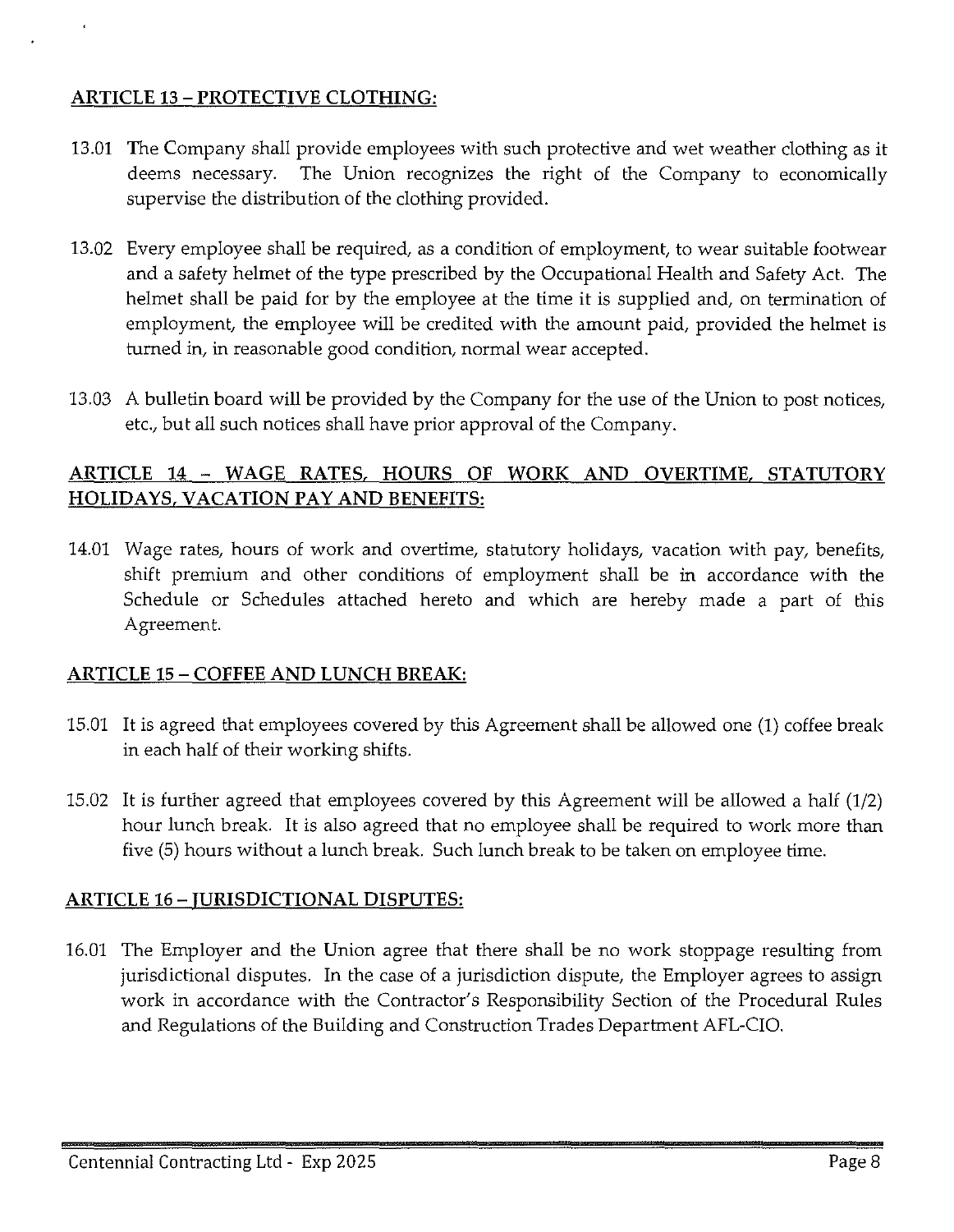- 16.02 All jurisdictional disputes shall be settled and adjusted according to the present plan established by the Building and Construction Trades Department AFL-CIO or any method or procedure which may be adopted in the future by the Building and Construction Trades Department. Decisions rendered shall be final and binding and conclusive on the Employer and the Union.
- 16.03 Where there is any dispute or questions about the operation, by Operating Engineers, of any of the equipment listed in the Schedules attached hereto, the Employer shall continue to assign operation of the equipment to such Operating Engineers.

## **ARTICLE 17 - NOTES TO SCHEDULE 'B':**

17.01 The provisions of the Sewer and Watermain Construction Schedule shall apply only to work performed on Sewer and Watermain Construction which is performed by the Employer as a separate contract and shall not apply to any work performed on Sewer and Watermain Construction which is an integral part of a general contract which includes Road or Parking Lot, Construction Paving, etc.

## **ARTICLE 18 - PRE-APPRENTICE/APPRENTICE-TRAINING:**

**18.01** The Company will hire (1) one pre-apprentice or equipment apprentice each construction seasons but is not limited to only (1) one pre-apprentice or equipment apprentice. The Employer may hire the pre-apprentice or equipment apprentice. If the Employer does not have a candidate for the pre-apprentice or equipment apprentice position, the Union will dispatch a pre-apprentice or equipment apprentice from the hall.

#### **APPRENTICE TRAINEES:**

**a)** A new Trainee entering the industry who has taken pre-employment training at the Training Institute will work for his first 1,000 hours at \$17.00/hr plus applicable pension and benefits for the machine which he is operating.

**b)** When a Trainee has completed his first 1,000 hours plus all of the related training provided for in the Training Standards of the Training Fund, and after written assessment by the Employer, and the Training Fund, each Trainee will be employed for the next 1,000 hours at \$19.50 /hr plus applicable pension and benefits for his classification.

c) When a Trainee has completed 2,000 hours plus all of the related training provided for in the Training Standards of the Training Fund, and after written assessment by the Employer, and the Training Fund, each Trainee will be employed for the next 1,000 hours at \$22.00/hr plus applicable pension and benefits for his classification.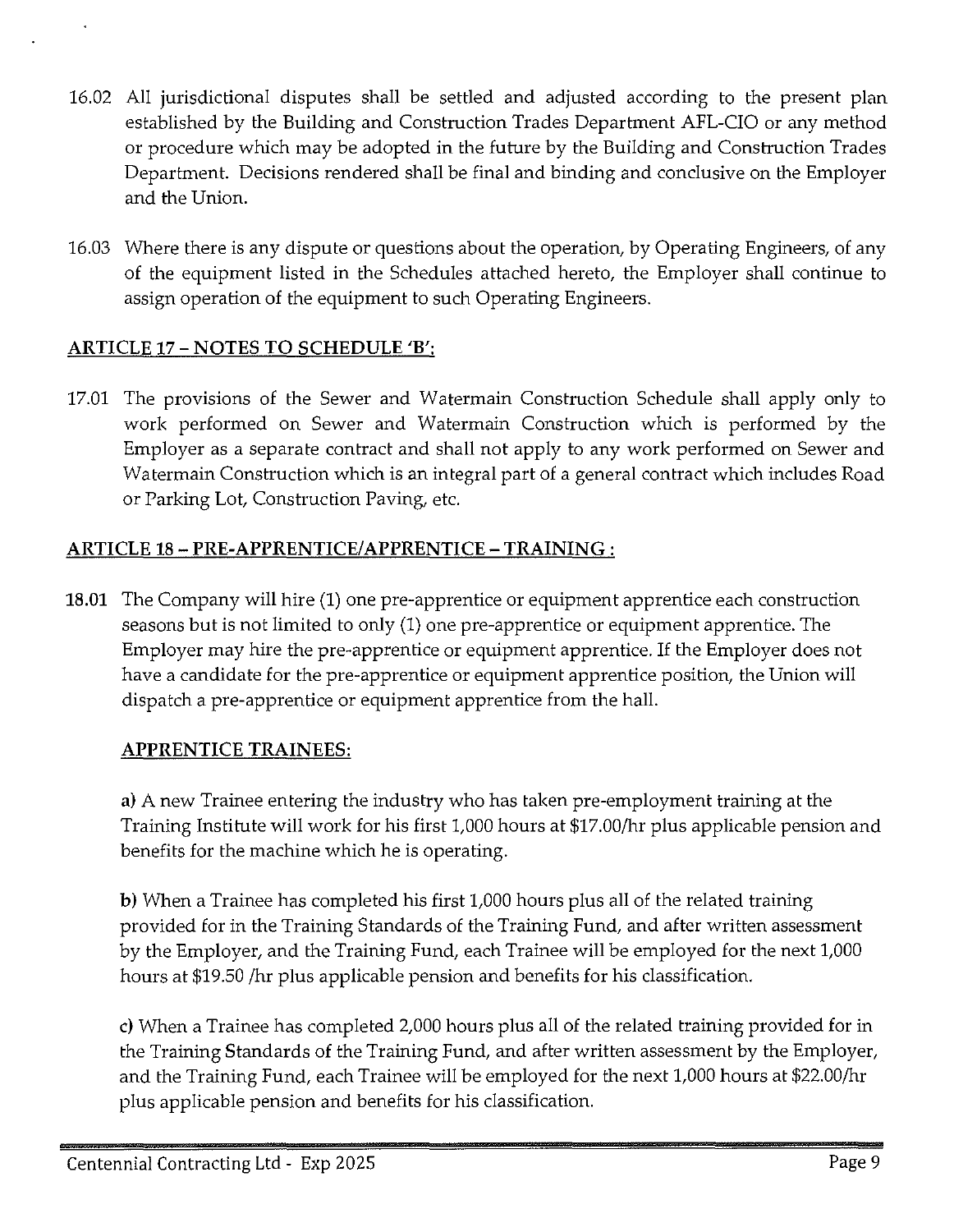d) After completion of 3,000 hours of on-the-job training and all related training as from time to time specified by the Training Fund the Trainee will then fit into the work force at the rate of pay provided for in the Collective Agreement.

e) Employers shall request Trainees through the Union District Offices who, in turn, will notify the Training Fund at 2245 Speers Road, Oakville. All dispatching of Trainees shall be done from the appropriate Union District Office under the direction of the Training Fund.

18.02 The Union will provide WHMIS, Ground Disturbance Level II and Pipeline Safety training for dispatched members.

## ARTICLE 19-NATIONAL TRAINING FUND, DENOVO, SUB FUND

#### 19.1 NATIONAL TRAINING FUND

The Employer shall contribute Five Cents (\$.05) per hour to the National Training Fund for each hour earned by each employee in its employ, to be submitted with the Pension and Health Fund payments herein provided for the purpose of developing and implementing programs established by the National Training Fund.

### 19.2 DENOVO TREATMENT CENTRE

The Employer shall contribute two cents (\$.02) per hour to the Health Plan for each hour earned by each employee in its employ as a DeNovo Centre contribution, to be submitted with the Health and Pension Fund payment herein provided.

## 19.3 SUPPLEMENTARY UNEMPLOYMENT BENEFIT PLAN (SUB PLAN)

Effective May 1, 2020, the Employer shall contribute \$0.05 per hour earned for each employee in his/her employ. Effective May 1, 2021 the Employer shall contribute \$0.10 per hour earned for each employee in his/her employ. Effective May 1, 2022 the Employer shall contribute \$0.36 per hour earned for each employee in his/her employ.

The Parties agree the SUB Plan shall be established, managed, operated and administered solely by the Trustees of the SUB Plan and that nothing herein shall be construed to make the Employer, or any individual contractor bound to the Collective Agreement, an insurer or provider of SUB Plan benefits. The financial obligation of the Employer and any individual contractor to the Collective Agreement is entirely fulfilled by making the contributions required herein.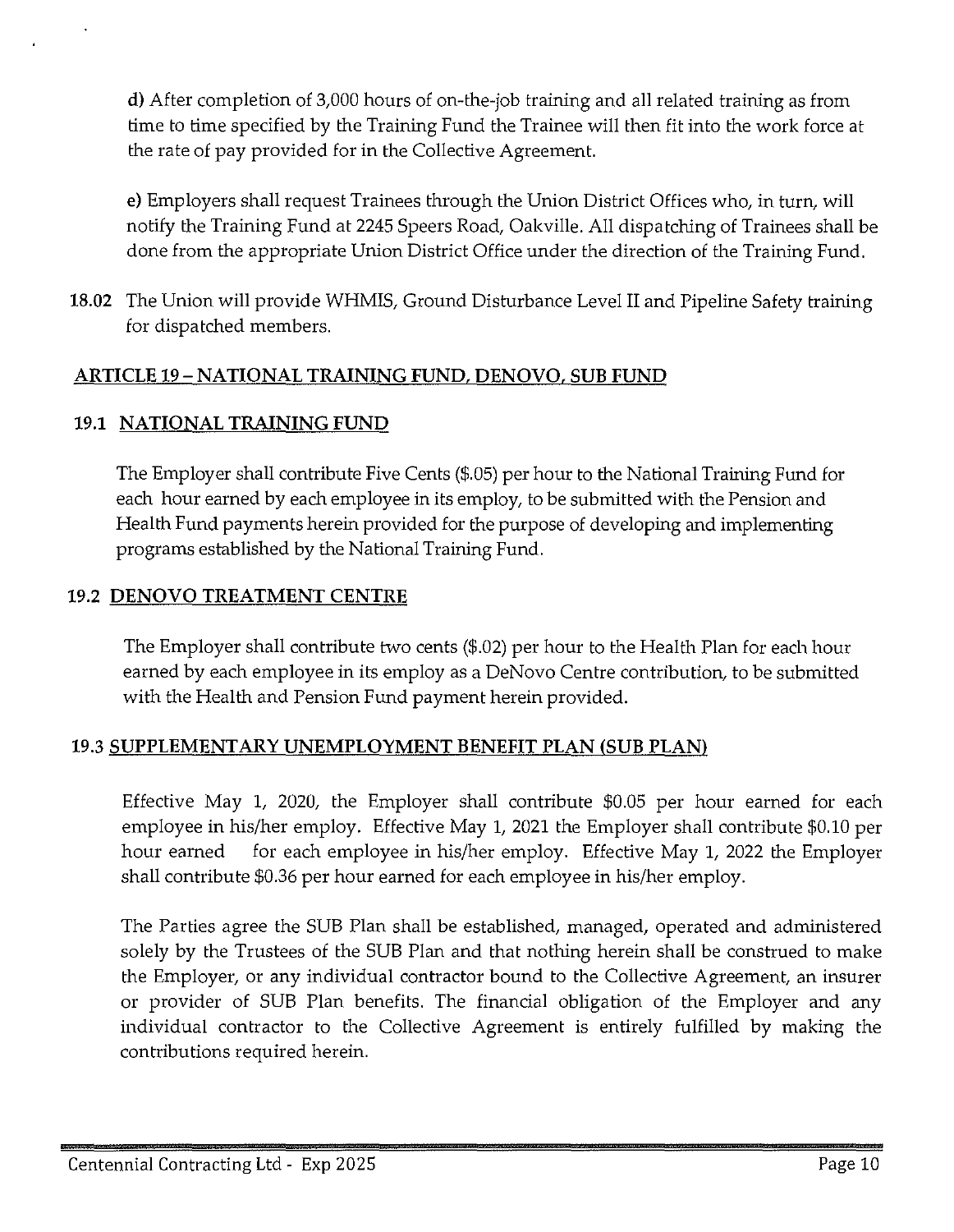The Parties agree any issue concerning the SUB Plan (including but not limited to eligibility to participate in, and entitlement under, the SUB Plan) shall be subject to the specific provisions of the SUB Plan. Any dispute over payment of SUB Plan benefits shall be adjusted solely between the member and the Trustees of the SUB Plan. The Employer, or any individual contractor bound to the Collective Agreement, shall not be requested or required to participate in any such dispute.

The Union agrees to save harmless and indemnify the Employer, and any individual contractor bound to the Collective Agreement, from and against a claim, charge, tax, penalty or demand which may be made by the Canada Revenue Agency regarding the obligation to pay income tax, a charge, a tax, or a penalty under any law including, but not limited to, the *Income Tax Act (Canada),* in respect of any amount paid to a member under the SUB Plan, and in respect of any claim, charge, tax or penalty which may be made on behalf of or related to the Employment Insurance Commission and Canada Pension Commission or any other government agency or commission under the applicable statutes and regulations with respect to any amount paid to a member under the SUB Plan.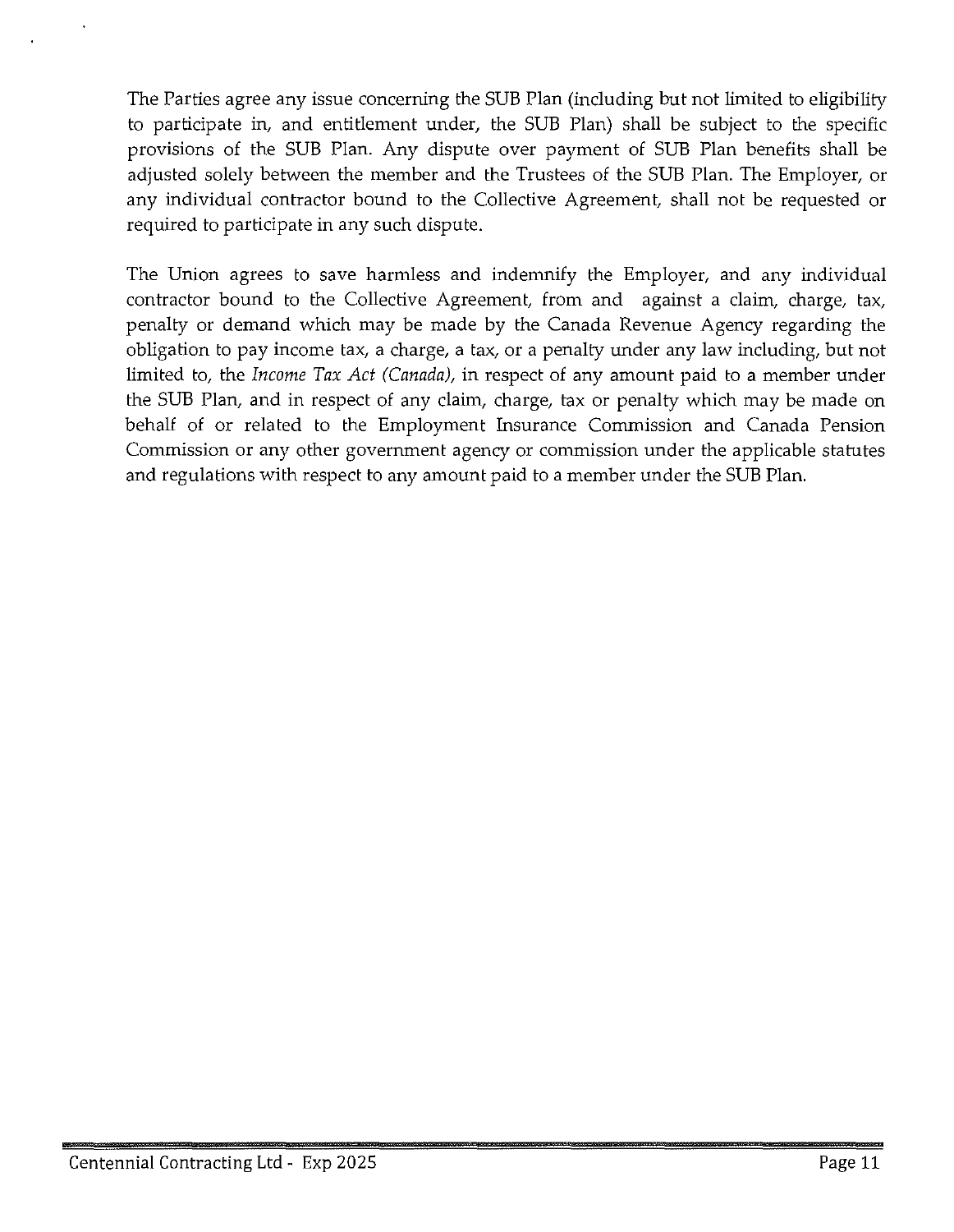#### ARTICLE 20 - DURATION:

20.01 This Agreement shall become effective June 15, 2020 and shall continue in force from year to year thereafter, unless either party shall furnish the other with notice of termination or proposed revision of this Agreement within (120) days before the 31<sup>st</sup> day of March, 2025 or in any like period in any year thereafter.

IN WITNESS THEREOF the party of the first part and the party of the second part have caused their proper officers to affix their signatures as of the date and year first above written:

Dated this  $15^{+6}$  day of December 2020.

SIGNED ON BEHALF OF: Centennial Contracting Ltd.

**Signature** 

Please Print Name and Title (Note: Please complete date line above)

Box 121 Address

Dorchester ON N0L 1G0 City, Province, Postal Code

T- 705-358-9800 Telephone and Fax Number(s)

dan@eente Email Address

SIGNED ON BEHALF OF International Union of Operating Engineers, Local 793

Mike Gallagher, Business Manager

Joe Redshaw, President

Welffeld<br>
K Kerr, Treasurer<br>
Dowdall, Vice President

Rick Kerr, Treasurer

Joe Dowdall, Vice President DAVE TURPLE

Alexander, Recording-Corresponding **Brian** Secretary

Recommended By: Kirk Fournier, Business Representative  $\overbrace{r}$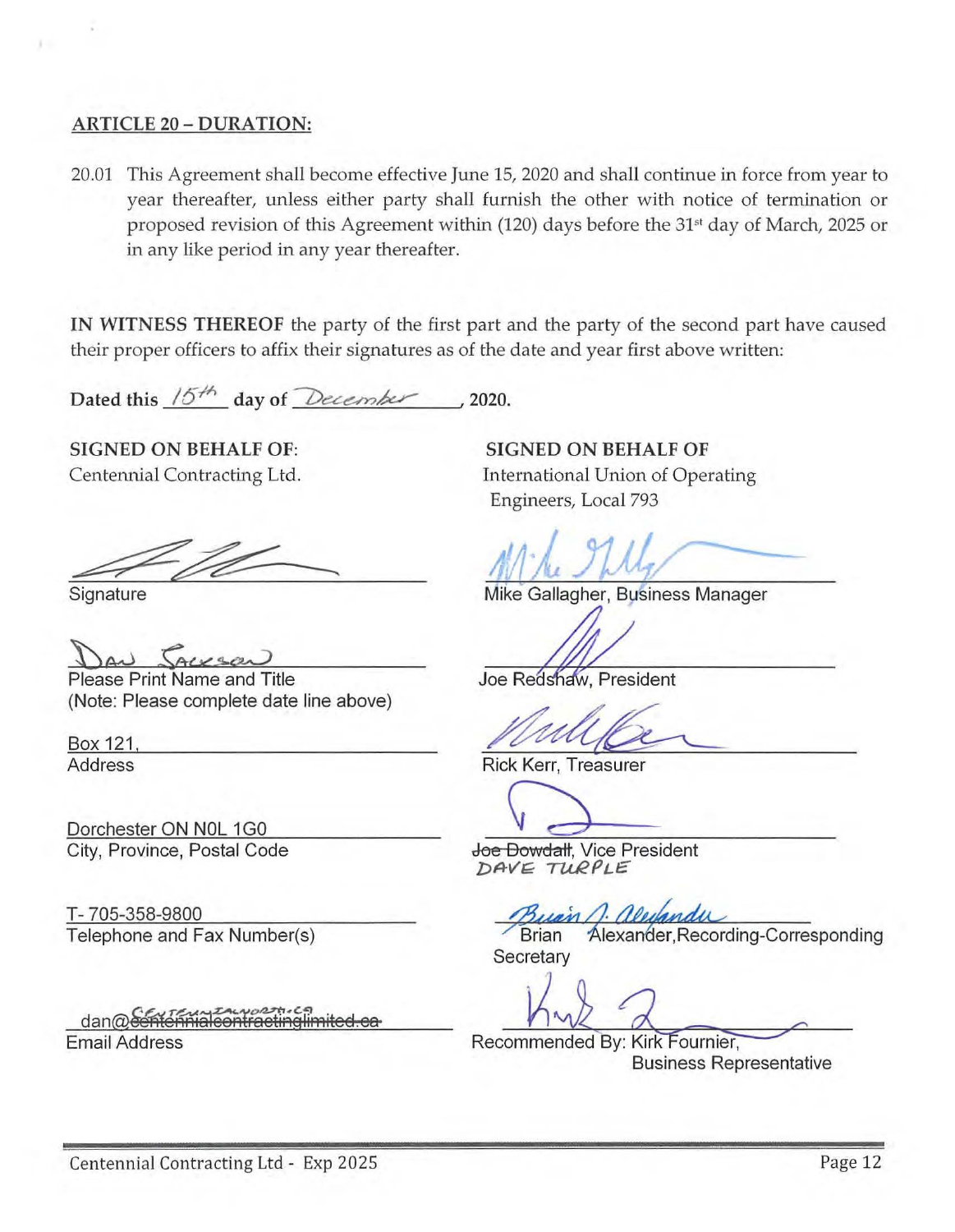## **SCHEDULE A MINIMUM WAGE RATES FOR ROADBUILDING**

#### *Classification I:*

Gradall operator, Clam operator, Crane Operator including Pile Driving, Shovel Operator, Dragline Operator, Backhoe Operator, Heavy Duty Mechanic Licensed, Derricks, Caisson Boring Machines over 25 H.P., Surveyor.

|               | <b>WAGE</b> | VAC. PAY | <b>BENEFITS</b> | <b>PENSION</b> | <b>TOTAL</b> |
|---------------|-------------|----------|-----------------|----------------|--------------|
| June 15, 2020 | 28.27       | 2.54     | 4.20            | 4.80           | 39.81        |
| April 5, 2021 | 29.09       | 2.62     | 4.20            | 4.80           | 40.71        |
| April 4, 2022 | 29.72       | 2.68     | 4.20            | 4.80           | 41.40        |
| April 3, 2023 | 30.41       | 2.74     | 4.30            | 4.90           | 42.35        |
| April 1, 2024 | 31.10       | 2.80     | 4.40            | 5.00           | 43.30        |

### *Classification II:*

Welder Class A licensed, Grader Operator Class A, Fine Grade Dozer

|               | <b>WAGE</b> | VAC. PAY | <b>BENEFITS</b> | <b>PENSION</b> | <b>TOTAL</b> |
|---------------|-------------|----------|-----------------|----------------|--------------|
| June 15, 2020 | 27.04       | 2.43     | 4.20            | 4.80           | 38.47        |
| April 5, 2021 | 27.87       | 2.50     | 4.20            | 4.80           | 39.37        |
| April 4, 2022 | 28.50       | 2.56     | 4.20            | 4.80           | 40.06        |
| April 3, 2023 | 29.19       | 2.62     | 4.30            | 4.90           | 41.01        |
| April 1, 2024 | 29.88       | 2.68     | 4.40            | 5.00           | 41.96        |

## *Classification III(A):*

Roller Operator on Asphalt, Washing Plant Operator, Crusher, Asphalt Plant Operator, Asphalt Spreader, Concrete Spreader, Scraper, General Dozer Operator including Sideboom Operator, Crawler, or Rubber Tired Industrial Tractor with attachments, Oil Distributor Operator, Pitman Type Truck over 6 Ton, Trenching Machines, Caisson Boring Machines under 25 H.P., Front End Loader 1 1/2 cu. Yd. and over

|               | WAGE  | VAC. PAY | <b>BENEFITS</b> | <b>PENSION</b> | <b>TOTAL</b> |
|---------------|-------|----------|-----------------|----------------|--------------|
| June 15, 2020 | 26.94 | 2.42     | 4.20            | 4.80           | 38.36        |
| April 5, 2021 | 27.77 | 2.49     | 4.20            | 4.80           | 39.26        |
| April 4, 2022 | 28.40 | 2.55     | 4.20            | 4.80           | 39.95        |
| April 3, 2023 | 29.09 | 2.61     | 4.30            | 4.90           | 40.90        |
| April 1, 2024 | 29.77 | 2.68     | 4.40            | 5.00           | 41.85        |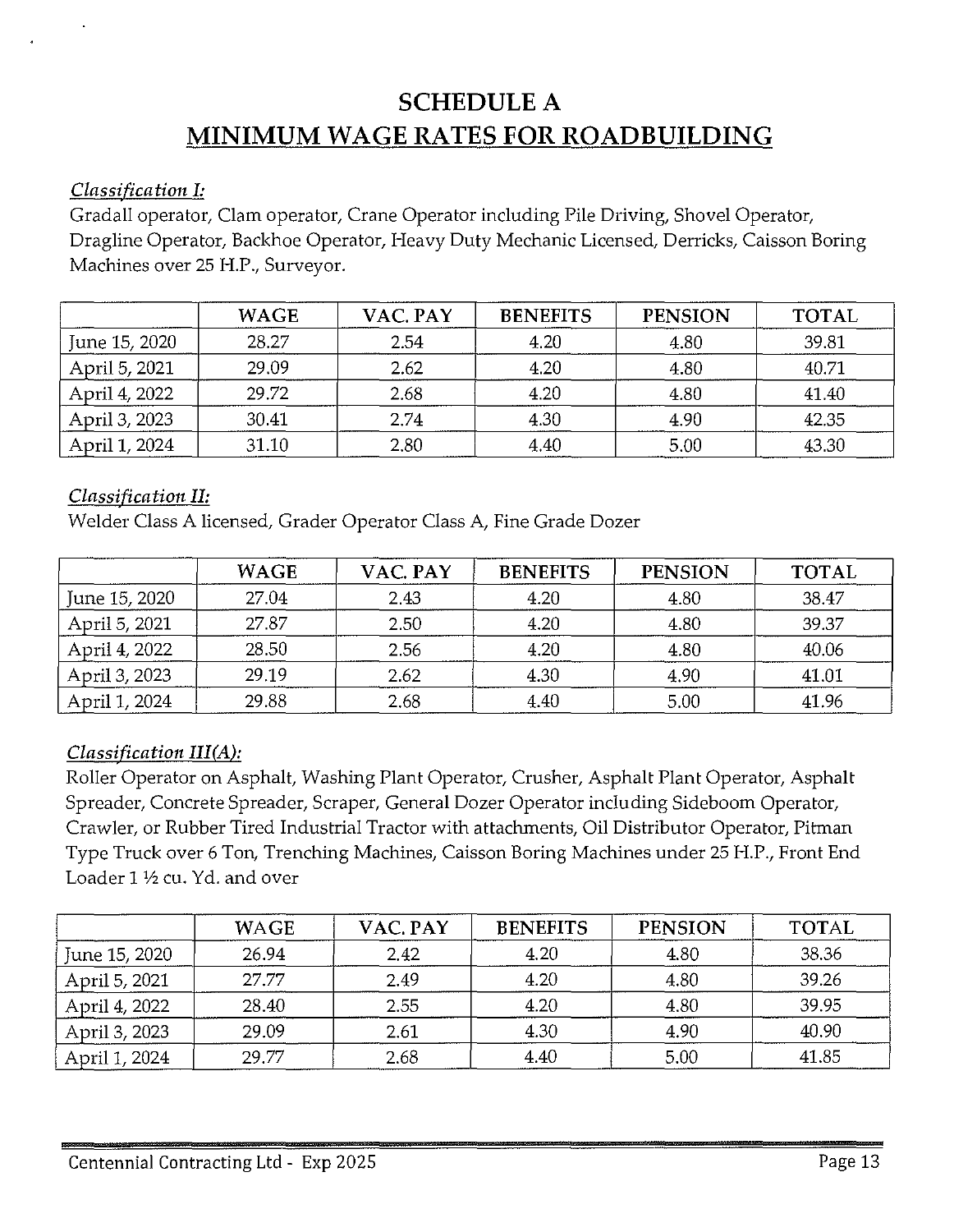## *Classification III(B):*

|               | <b>WAGE</b> | VAC. PAY | <b>BENEFITS</b> | <b>PENSION</b> | <b>TOTAL</b> |
|---------------|-------------|----------|-----------------|----------------|--------------|
| June 15, 2020 | 24.66       | 2.22     | 4.20            | 4.80           | 35.68        |
| April 5, 2021 | 25.49       | 2.29     | 4.20            | 4.80           | 36.58        |
| April 4, 2022 | 26.12       | 2.35     | 4.20            | 4.80           | 37.27        |
| April 3, 2023 | 26.81       | 2.41     | 4.30            | 4.90           | 38.22        |
| April 1, 2024 | 27.50       | 2.47     | 4.40            | 5.00           | 39.17        |

Float Driver over 25 tons

## *Classification IV:*

Improver Mechanic, Curb Machine Operator, Boiler Fireman, Front End Loader under 1 ½ cu. Yd., Grader Operator Class B, Improver Welder, Chip Spreading Machine Operator, Off Highway Type Earth & Rock Vehicle, Zoom Boom

|               | <b>WAGE</b> | VAC. PAY | <b>BENEFITS</b> | <b>PENSION</b> | <b>TOTAL</b> |
|---------------|-------------|----------|-----------------|----------------|--------------|
| June 15, 2020 | 23.48       | 2.11     | 4.20            | 4.80           | 34.59        |
| April 5, 2021 | 24.31       | 2.18     | 4.20            | 4.80           | 35.49        |
| April 4, 2022 | 24.94       | 2.24     | 4.20            | 4.80           | 36.18        |
| April 3, 2023 | 25.63       | 2.30     | 4.30            | 4.90           | 37.13        |
| April 1, 2024 | 26.32       | 2.36     | 4.40            | 5.00           | 38.08        |

## *Classification V:*

Fuel and Lubricant Vehicle, Water Spreader Operator, Float 25 tons and under, Compactor and Roller Operator (on grade),Boom Truck Operator, Auger 8" and over, Pitman Type truck 6 tons and under, Skid Steer

|               | <b>WAGE</b> | VAC. PAY | <b>BENEFITS</b> | <b>PENSION</b> | <b>TOTAL</b> |
|---------------|-------------|----------|-----------------|----------------|--------------|
| June 15, 2020 | 22.95       | 2.06     | 4.20            | 4.80           | 34.01        |
| April 5, 2021 | 23.77       | 2.14     | 4.20            | 4.80           | 34.91        |
| April 4, 2022 | 24.41       | 2.19     | 4.20            | 4.80           | 35.60        |
| April 3, 2023 | 25.10       | 2.25     | 4.30            | 4.90           | 36.55        |
| April 1, 2024 | 25.78       | 2.32     | 4.40            | 5.00           | 37.50        |

## *Classification VI:*

Oiler & Greaser, Farm Tractor Operator (When used for excavation or compaction), Mechanic's Helper, Surveyor Helper, Pumpman

|               | <b>WAGE</b> | VAC. PAY | <b>BENEFITS</b> | <b>PENSION</b> | <b>TOTAL</b> |
|---------------|-------------|----------|-----------------|----------------|--------------|
| June 15, 2020 | 22.30       | 2.00     | 4.20            | 4.80           | 33.30        |
| April 5, 2021 | 23.12       | 2.08     | 4.20            | 4.80           | 34.20        |
| April 4, 2022 | 23.76       | 2.13     | 4.20            | 4.80           | 34.89        |
| April 3, 2023 | 24.44       | 2.20     | 4.30            | 4.90           | 35.84        |
| April 1, 2024 | 25.13       | 2.26     | 4.40            | 5.00           | 36.79        |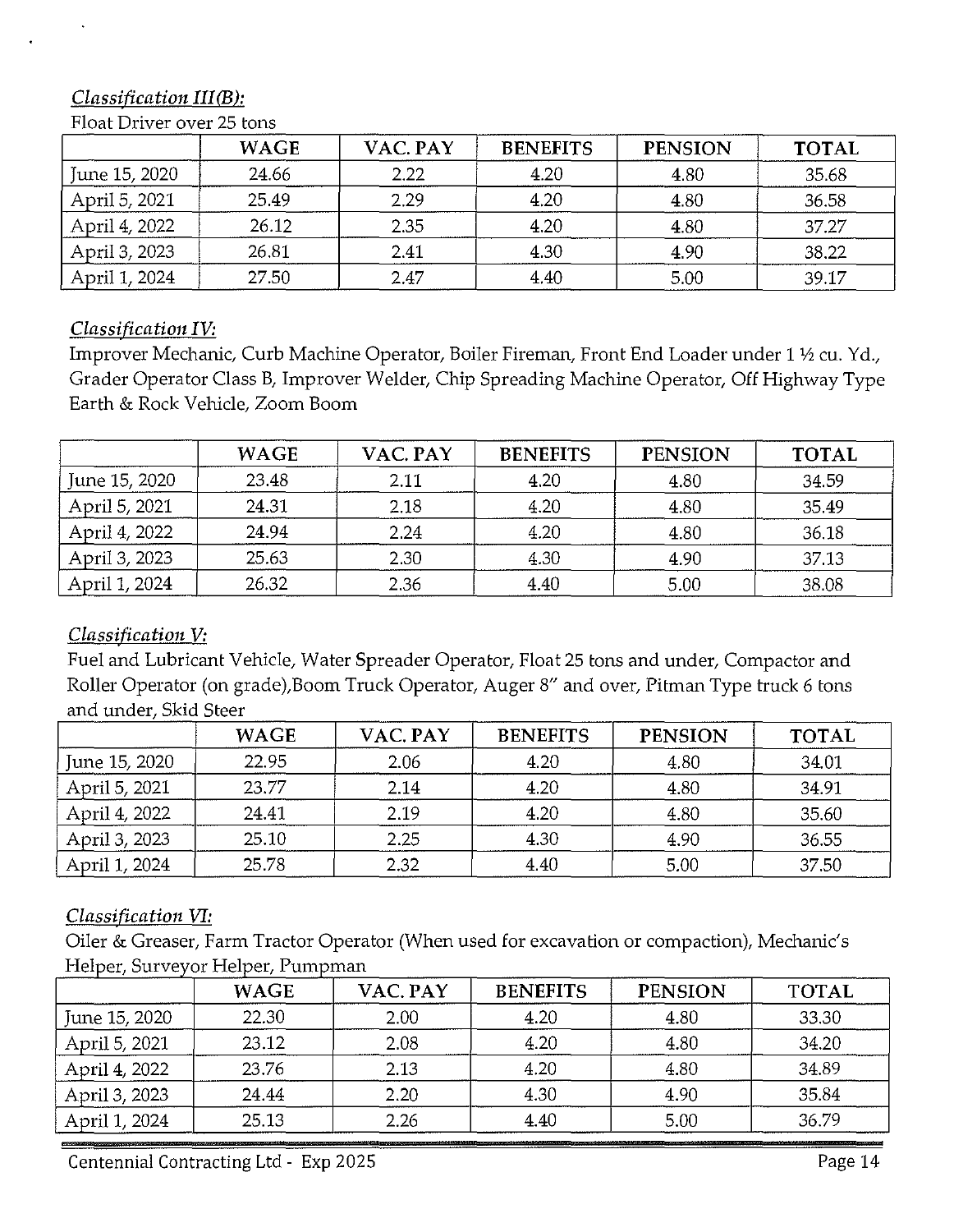## **SCHEDULE** A **ROADBUILDING**

## IT IS HEREBY AGREED TO BY THE PARTIES TO THIS AGREEMENT, THAT THIS SCHEDULE FORMS PART OF THIS AGREEMENT ON ALL ROADBUILDING:

1. The normal work week shall begin on Monday and end of Friday and shall consist of fiftyfive (55) hours. Additional hours will be paid at one and a half  $(1<sup>1</sup>/<sub>2</sub>)$  times the regular pay.

Overtime at the rate of double the employees currently hourly rate shall be paid to all employees for all work performed on Sundays and on the statutory Holidays listed.

It is agreed to by the parties that on some projects, it may be beneficial to the Employees and the Employer to modify the hours of work. This may be considered and, if mutually agreed to by the parties, instituted on a project by project basis.

- 2. The Company will not discriminate against any employees because of his failure to work on Saturdays.
- 3. It is agreed that where employees are engaged on emergency work, overtime rates shall not apply.
- 4. Shift Premium

For all work on a second and/or third shift, a premium of one dollar (\$1.00) per hour shall be paid, over and above the regular rate of pay.

5. Co-operation

It is agreed that no present employees shall suffer a reduction in his rate of wages, vacation and statutory holiday allowance and Health and Welfare Benefits through the introduction of this Collective Agreement.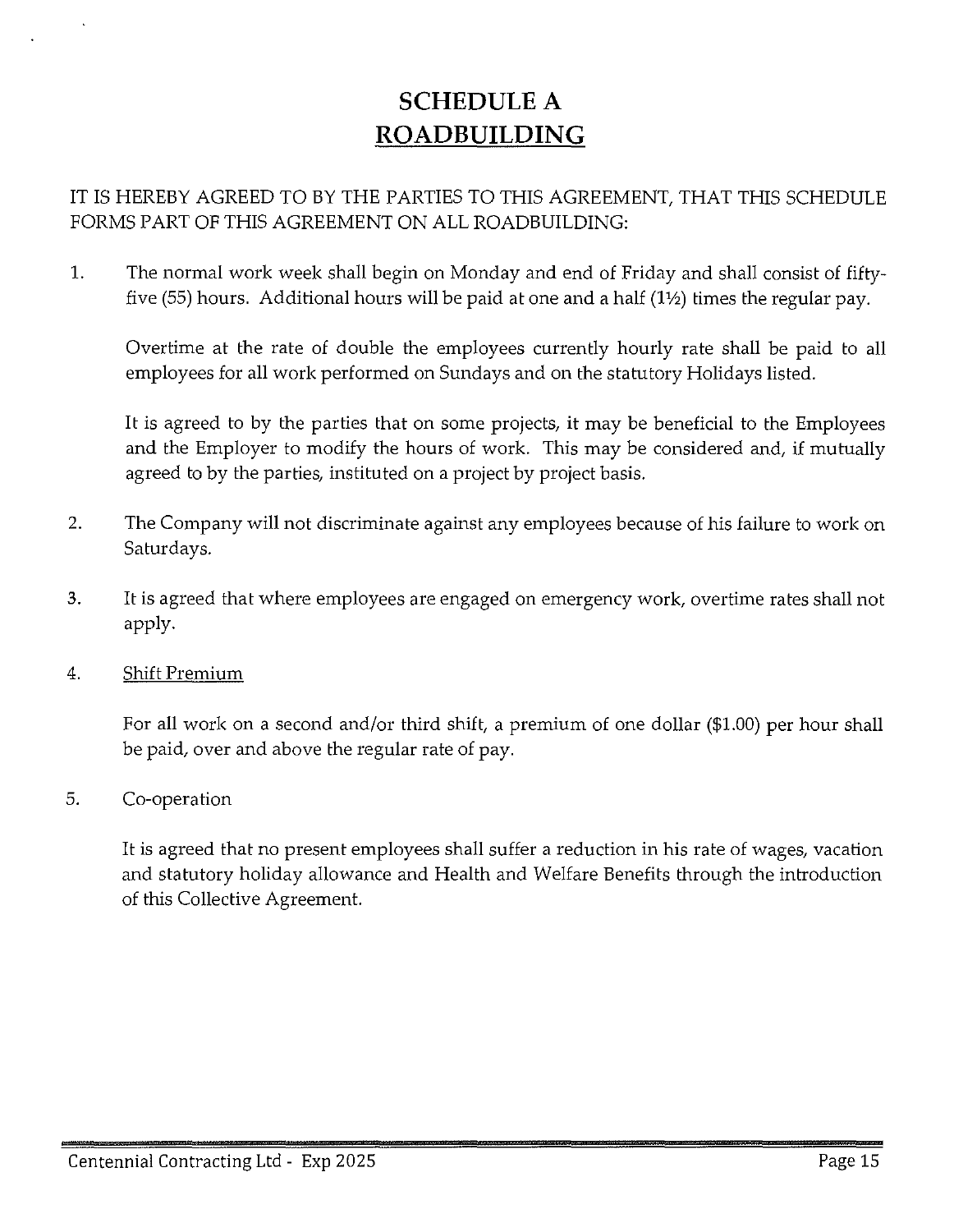## **SCHEDULE B** MINIMUM WAGE RATES FOR SEWER AND WATERMAIN WORK

### *Classification I:*

Gradall Operator, Clam Operator, Crane Operator including Pile Driving, Shovel Operator, Dragline Operator, Backhoe Operator, Heavy Duty Mechanic Licensed, Derricks, Caisson Boring Machines over 25 H.P., Surveyor

|               | <b>WAGE</b> | VAC. PAY | <b>BENEFITS</b> | <b>PENSION</b> | <b>TOTAL</b> |
|---------------|-------------|----------|-----------------|----------------|--------------|
| June 15, 2020 | 28.60       | 2.57     | 4.20            | 4.80           | 40.17        |
| April 5, 2021 | 29.43       | 2.64     | 4.20            | 4.80           | 41.07        |
| April 4, 2022 | 30.06       | 2.70     | 4.20            | 4.80           | 41.76        |
| April 3, 2023 | 30.75       | 2.76     | 4.30            | 4.90           | 42.71        |
| April 1, 2024 | 31.44       | 2.82     | 4.40            | 5.00           | 43.66        |

### *Classification II:*

Welder Class A licensed, Grader Operator Class A, Fine Grade Dozer

|               | <b>WAGE</b> | VAC. PAY | <b>BENEFITS</b> | <b>PENSION</b> | <b>TOTAL</b> |
|---------------|-------------|----------|-----------------|----------------|--------------|
| June 15, 2020 | 27.46       | 2.47     | 4.20            | 4.80           | 38.93        |
| April 5, 2021 | 28.29       | 2.54     | 4.20            | 4.80           | 39.83        |
| April 4, 2022 | 28.92       | 2.60     | 4.20            | 4.80           | 40.52        |
| April 3, 2023 | 29.61       | 2.66     | 4.30            | 4.90           | 41.47        |
| April 1, 2024 | 30.30       | 2.72     | 4.40            | 5.00           | 42.42        |

## *Classification III(A):*

Roller Operator on Asphalt, Washing Plant Operator, Crusher, Asphalt Plant Operator, Asphalt Spreader, Concrete Spreader, Scraper, General Dozer Operator including Sideboom Operator, Crawler, or Rubber Tired Industrial Tractor with attachments, Oil Distributor Operator, Pitman Type Truck over 6 ton, Trenching Machines, Caisson Boring Machines under 25 H.P., Front End Loader  $1\frac{1}{2}$  cu. yd. and over

|               | <b>WAGE</b> | VAC. PAY | <b>BENEFITS</b> | <b>PENSION</b> | <b>TOTAL</b> |
|---------------|-------------|----------|-----------------|----------------|--------------|
| June 15, 2020 | 27.13       | 2.44     | 4.20            | 4.80           | 38.57        |
| April 5, 2021 | 27.95       | 2.52     | 4.20            | 4.80           | 39.47        |
| April 4, 2022 | 28.59       | 2.57     | 4.20            | 4.80           | 40.16        |
| April 3, 2023 | 29.28       | 2.63     | 4.30            | 4.90           | 41.11        |
| April 1, 2024 | 29.97       | 2.69     | 4.40            | 5.00           | 42.06        |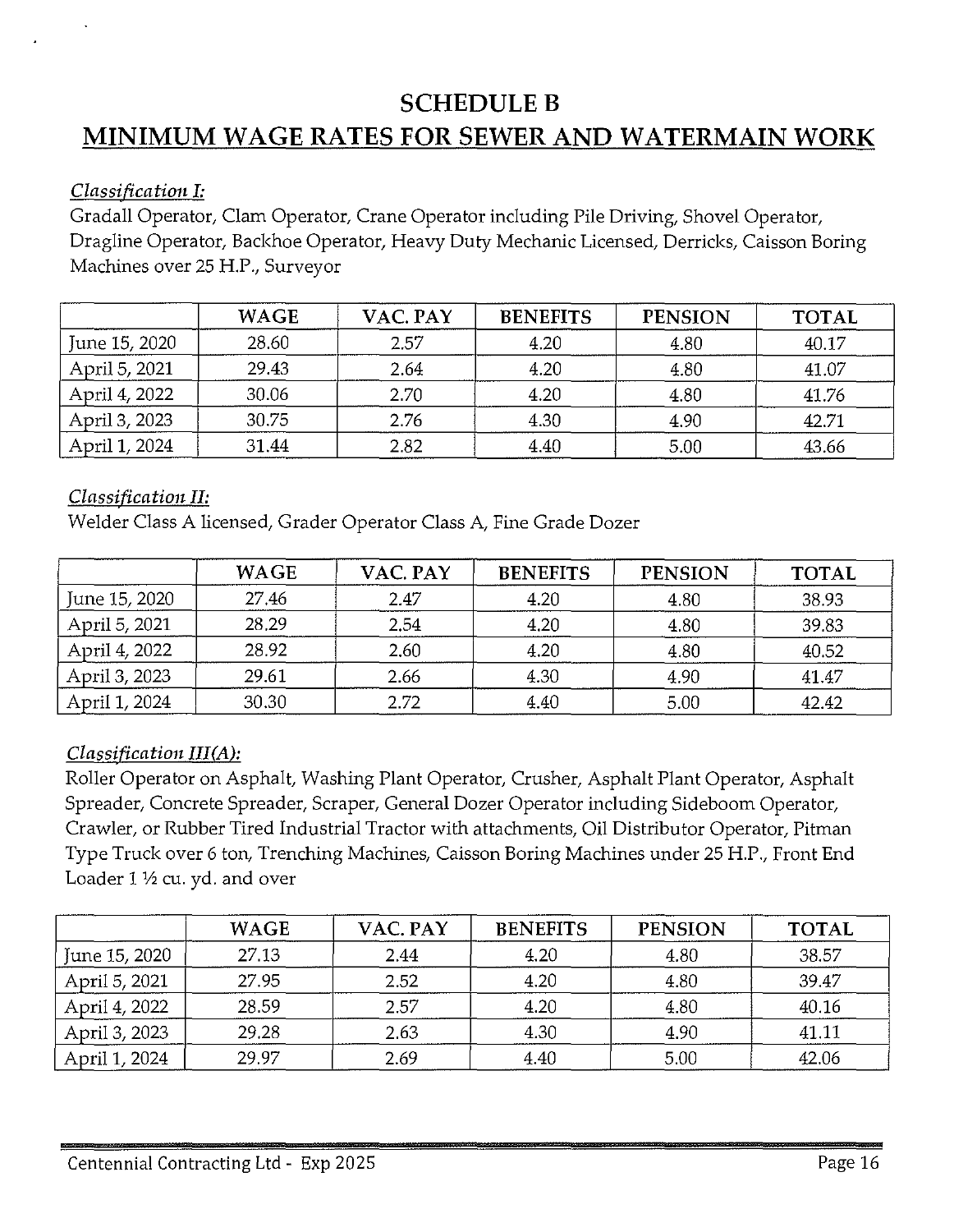## *Classification III(B):*

|               | <b>WAGE</b> | VAC. PAY | <b>BENEFITS</b> | <b>PENSION</b> | <b>TOTAL</b> |
|---------------|-------------|----------|-----------------|----------------|--------------|
| June 15, 2020 | 24.96       | 2.24     | 4.20            | 4.80           | 36.20        |
| April 5, 2021 | 25.78       | 2.32     | 4.20            | 4.80           | 37.10        |
| April 4, 2022 | 26.42       | 2.37     | 4.20            | 4.80           | 37.79        |
| April 3, 2023 | 27.11       | 2.43     | 4.30            | 4.90           | 38.74        |
| April 1, 2024 | 27.79       | 2.50     | 4.40            | 5.00           | 39.69        |

Float Driver over 25 tons

## *Classification IV:*

Improver Mechanic, Curb Machine Operator, Boiler Fireman, Front End Loader under 1 ½ cu. yd., Grader Operator Class B., Improver Welder, Chip Spreading Machine Operator, Off Highway Type Earth & Rock Vehicle, Zoom Boom

|               | <b>WAGE</b> | VAC. PAY | <b>BENEFITS</b> | <b>PENSION</b> | <b>TOTAL</b> |
|---------------|-------------|----------|-----------------|----------------|--------------|
| June 15, 2020 | 23.95       | 2.16     | 4.20            | 4.80           | 35.11        |
| April 5, 2021 | 24.78       | 2.23     | 4.20            | 4.80           | 36.01        |
| April 4, 2022 | 25.41       | 2.29     | 4.20            | 4.80           | 36.70        |
| April 3, 2023 | 26.11       | 2.34     | 4.30            | 4.90           | 37.65        |
| April 1, 2024 | 26.79       | 2.41     | 4.40            | 5.00           | 38.60        |

## *Classification V:*

Fuel and Lubricant Vehicle, Water Spreader Operator, Float 25 tons and under, Compactor and Roller Operator (on grade) Boom Truck Operator, Auger 8" and over, Pitman Type Truck 6 tons and Under, Skid Steer

|               | <b>WAGE</b> | VAC. PAY | <b>BENEFITS</b> | <b>PENSION</b> | <b>TOTAL</b> |
|---------------|-------------|----------|-----------------|----------------|--------------|
| June 15, 2020 | 22.95       | 2.06     | 4.20            | 4.80           | 34.01        |
| April 5, 2021 | 23.77       | 2.14     | 4.20            | 4.80           | 34.91        |
| April 4, 2022 | 24.41       | 2.19     | 4.20            | 4.80           | 35.60        |
| April 3, 2023 | 25.10       | 2.25     | 4.30            | 4.90           | 36.55        |
| April 1, 2024 | 25.78       | 2.32     | 4.40            | 5.00           | 37.50        |

## *Classification VI:*

Oiler and Greaser, Farm Tractor Operator (When used for excavation or compaction) Mechanic's Helper, Surveyor Helper, Pumpman

|               | <b>WAGE</b> | VAC. PAY | <b>BENEFITS</b> | <b>PENSION</b> | <b>TOTAL</b> |
|---------------|-------------|----------|-----------------|----------------|--------------|
| June 15, 2020 | 22.29       | 2.01     | 4.20            | 4.80           | 33.30        |
| April 5, 2021 | 23.12       | 2.08     | 4.20            | 4.80           | 34.20        |
| April 4, 2022 | 23.75       | 2.14     | 4.20            | 4.80           | 34.89        |
| April 3, 2023 | 24.44       | 2.20     | 4.30            | 4.90           | 35.84        |
| April 1, 2024 | 25.13       | 2.13     | 4.40            | 5.00           | 36.79        |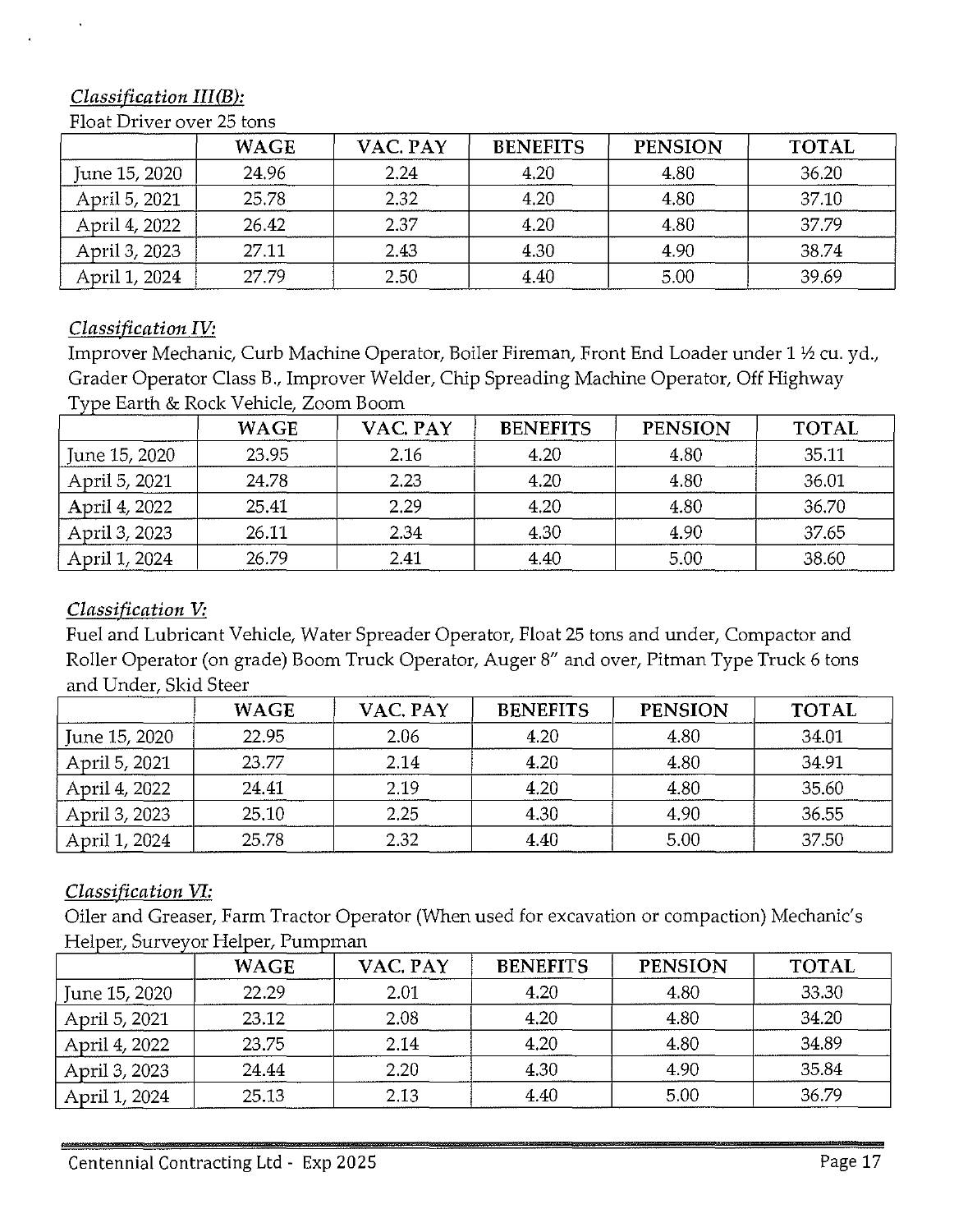## **SCHEDULEB SEWER AND WATERMAIN WAGE RATES, HOURS OF WORK AND OVERTIME, STATUTORY HOLIDAYS AND VACATION PAY**

#### **1. HOURS OF WORK AND OVERTIME**

- (a) Overtime at the rate of time and one half  $(1/2)$  the employee's current hourly rate shall be paid to all employees, other than watchmen, for all work performed in excess of ten (10) hours per day, Monday to Friday inclusive, excluding travelling time to and from the job.
- (b) Overtime at the rate of time and one half  $(1<sup>1</sup>/<sub>2</sub>)$  the employee's current hourly rate shall be paid to all employees for all work performed on Saturday.
- (c) Overtime at the rate of double (2x) the employee's current hourly rate shall be paid to all employees for all work performed on Sundays and on the Statutory Holidays listed.

It is agreed to by the parties that on some projects, it may be beneficial to the Employees and the Employer to modify the hours of work. This may be considered, and if mutually agreed to by the parties, instituted on a project by project basis.

- (d) Employees will be allowed a one half (1/2) hour unpaid lunch break between 11:30 a.m. and 1:00 p.m. It is understood that no employee shall be required to work more than five (5) consecutive hours without a lunch break.
- (e) Notwithstanding (a) and (b) above, where a tender calling authority required the contractor not to work on Friday afternoon, the hours of work so lost may be made up at straight time. The contractor will notify the Union when this requirement exists, and the parties shall mutually agree on the hours of work for such projects.

#### 2. **SHIFT PREMIUM**

A shift premium of one dollar (\$1.00) per hour will be paid for all work performed on a regular scheduled second shift or third shift. The Company will not discriminate against any employees because of his failure to work on Saturdays.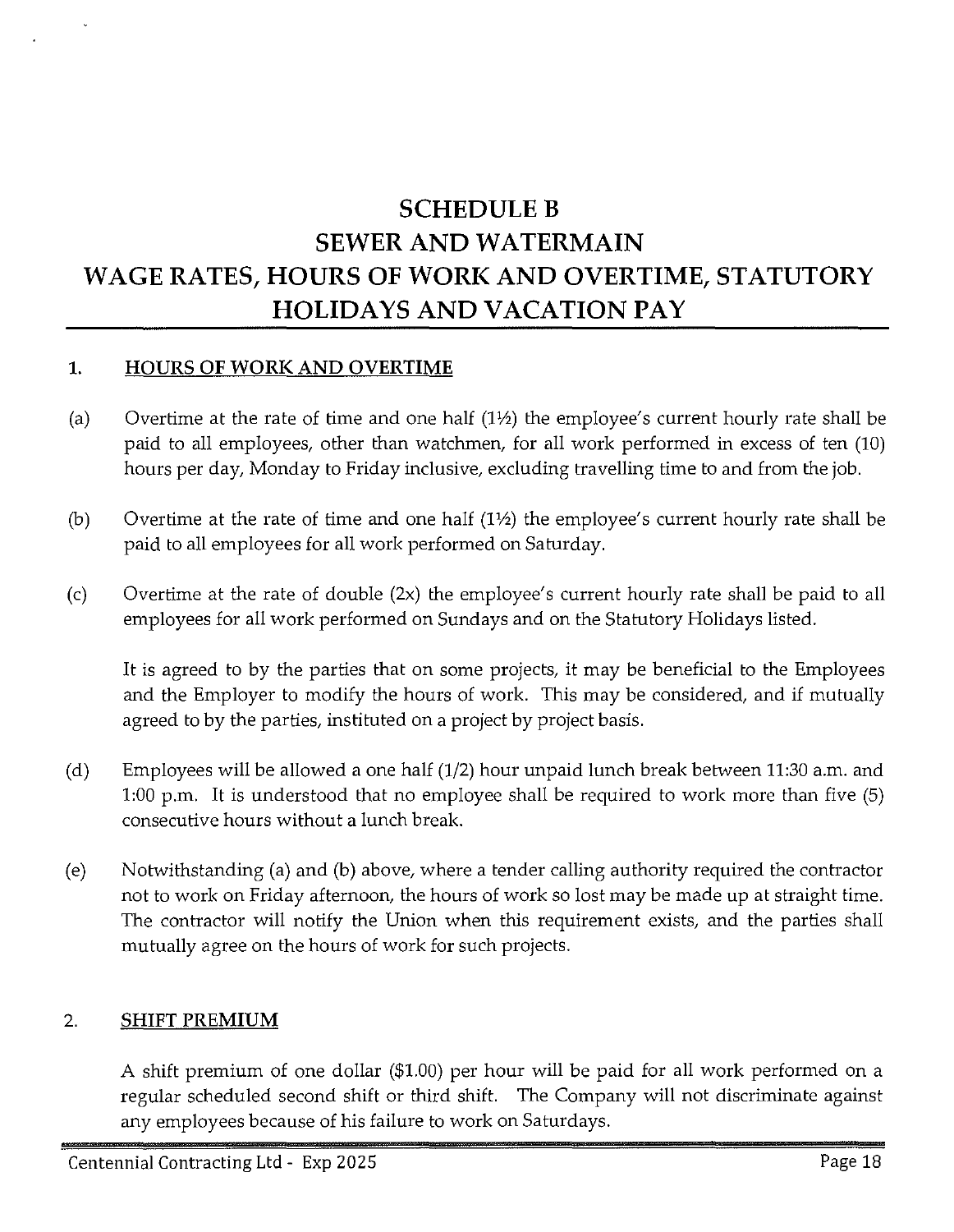## **SCHEDULE "C"**

## 1. **HEALTH PLAN AND PENSION PLAN**

(a) The parties hereto agree that the employee benefit plans shall be jointly trusteed by an equal number of trustees appointed by Employers and alike number of trustees appointed by the Union.

(b) The allocation of the contributions specified under the terms of the Agreement between the IUOE local 793 Members Life and Health Benefit Trust of Ontario and IUOE Local 793 Members Pension Benefit Trust of Ontario shall be as mutually agreed by the Health and Pension Trustees, and shall be distributed by an independent administrator appointed by mutual agreement of the Health and Pension Trustees.

2. (a) These monies shall be remitted in accordance with this Collective Agreement and shall be remitted by the 15<sup>th</sup> day of the month following the month in which the hours have been earned, together with supporting information entered on a Reporting Form as designated by the Trustees and at no time shall the contributions be paid directly to the employees.

(b) In the event an Employer fails to remit the contributions for the Health Plan by the 15<sup>th</sup> day of the month due, the Trustees may charge interest at the rate of two percent (2%) per month for any delinquent contributions 30 days in arrears, provided the Employer has received five (5) days prior written notice to correct such delinquency.

(c) With reasonable cause, the Trustees may request an Employer to submit to them within a stipulated period of time a certified audited statement of payroll contributions to these funds for a period not to exceed the period from the effective date of this Agreement until the date the audit takes place. Such statements shall reply to the questions submitted to the Employer by the Trustees.

( d) If the Employer does not submit the certified audited statement as per the above article, the Trustees may appoint an independent Chartered Accountant to enter upon the Employer's premises during regular business hours to perform an audit of the Employer's records only with respect to the Employer's contributions or deductions to the required Employee Benefit Plan. (e) Where the Trustees appoint an auditor the cost shall be born by the appropriate plans.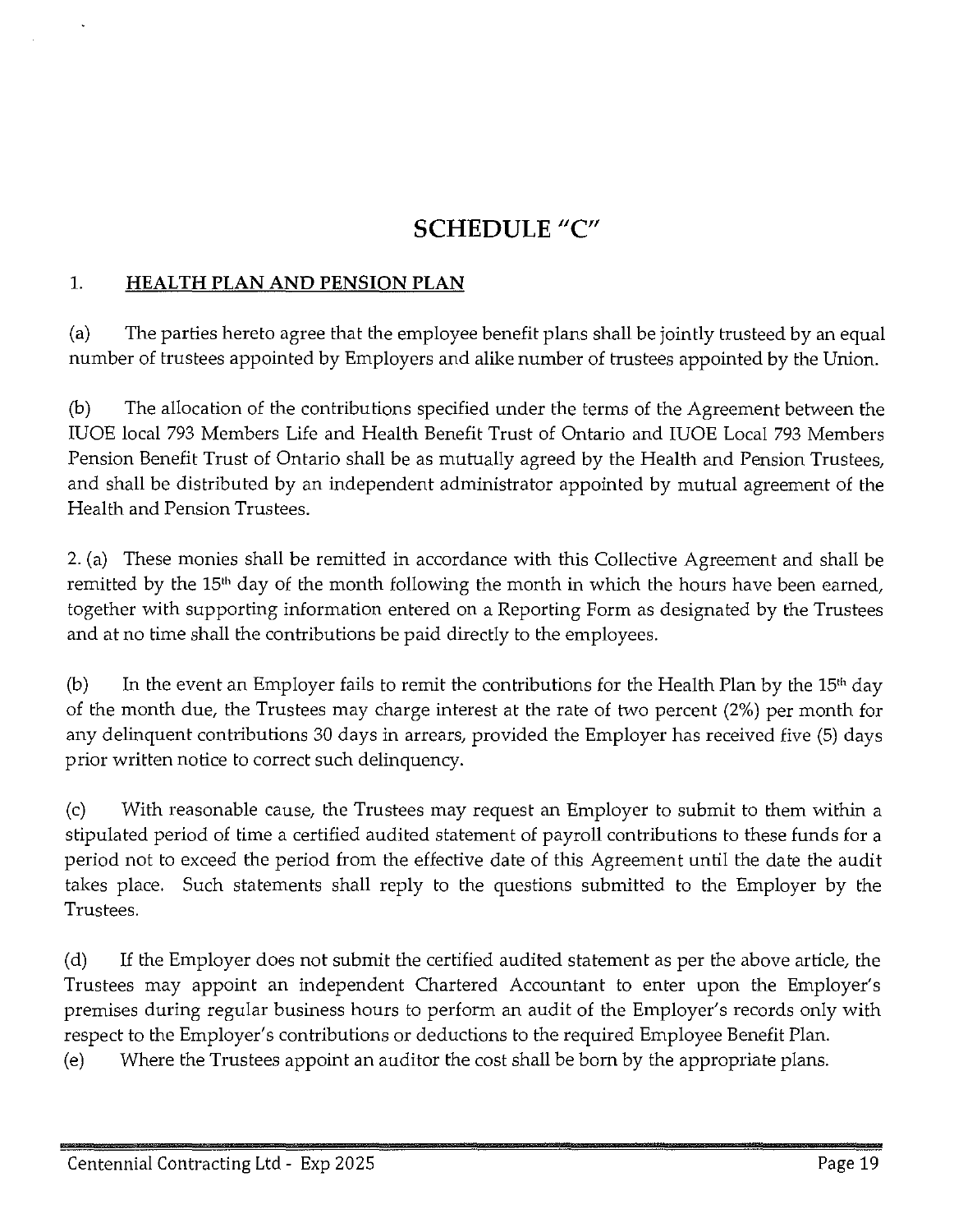(f) In the event such audit reveals that the Employer has failed to remit contributions in accordance with the provisions of this Agreement, the Employer shall, within five (5) days of receipt of written notice from the Trustees, remit all outstanding contributions along with completed supporting contributions report forms as required by the Plan.

(g) When the Employer fails to remit all delinquent contributions the provisions of (b) shall apply and the Union on instructions from the Trustees, shall immediately institute proceedings against the delinquent Employer under Section 124 of the Labour Relations Act of Ontario. All costs of such actions shall be born by the appropriate plan or fund unless otherwise recoverable.

(h) Where the Trustees deem an Employer to be persistently delinquent in the submission of contributions they may require the Employer to post a bond or certified cheque not to exceed \$2,500.00 to be held in trust by the Trustees for a period of time to be determined by the Trustees.

(i) If an Employer does not have any employees in his employ, he shall submit a NIL report in accordance with the provisions of previous clauses.

## **EMPLOYER LABOUR RELATIONS FUND:**

Each Employer bound by this Agreement shall contribute five cents (5¢) per hour for each hour worked by each employee covered in this Agreement as such Employer's contributions to the administrative costs of the applicable Association.

## **IUOE LOCAL** 793 **TRAINING FUND:**

The Union and the Employer agree to maintain and recognize the IUOE Local 793 Training Fund (Training Fund). The Training Fund shall be jointly trusted by an equal number of Trustees appointed by the Employer organizations and the Union.

Apprentices shall be indentured to the Training Fund or an Employer and the Training Fund shall have full authority over the Training, Education and Movement of all Apprentices and the Union shall accept as members of the Union all apprentices who are approved by the Training Fund and indentured to the Training Fund or an Employer.

The Training Fund shall be responsible for the training, education and upgrading for all trainees and Operating Engineers.

Each Employer shall contribute Eighteen cents (18¢) per hour to the Training Fund for each hour earned by each employee in his employ, to be submitted with the Pension and Health Fund payments herein provided, and to be remitted to the Training Fund for the purpose of developing and implementing programs established by the Training Fund. This contribution will increase to \$.23, \$.28, \$.33 and \$.38 in 2021, 2022, 2023 and 2024 respectively.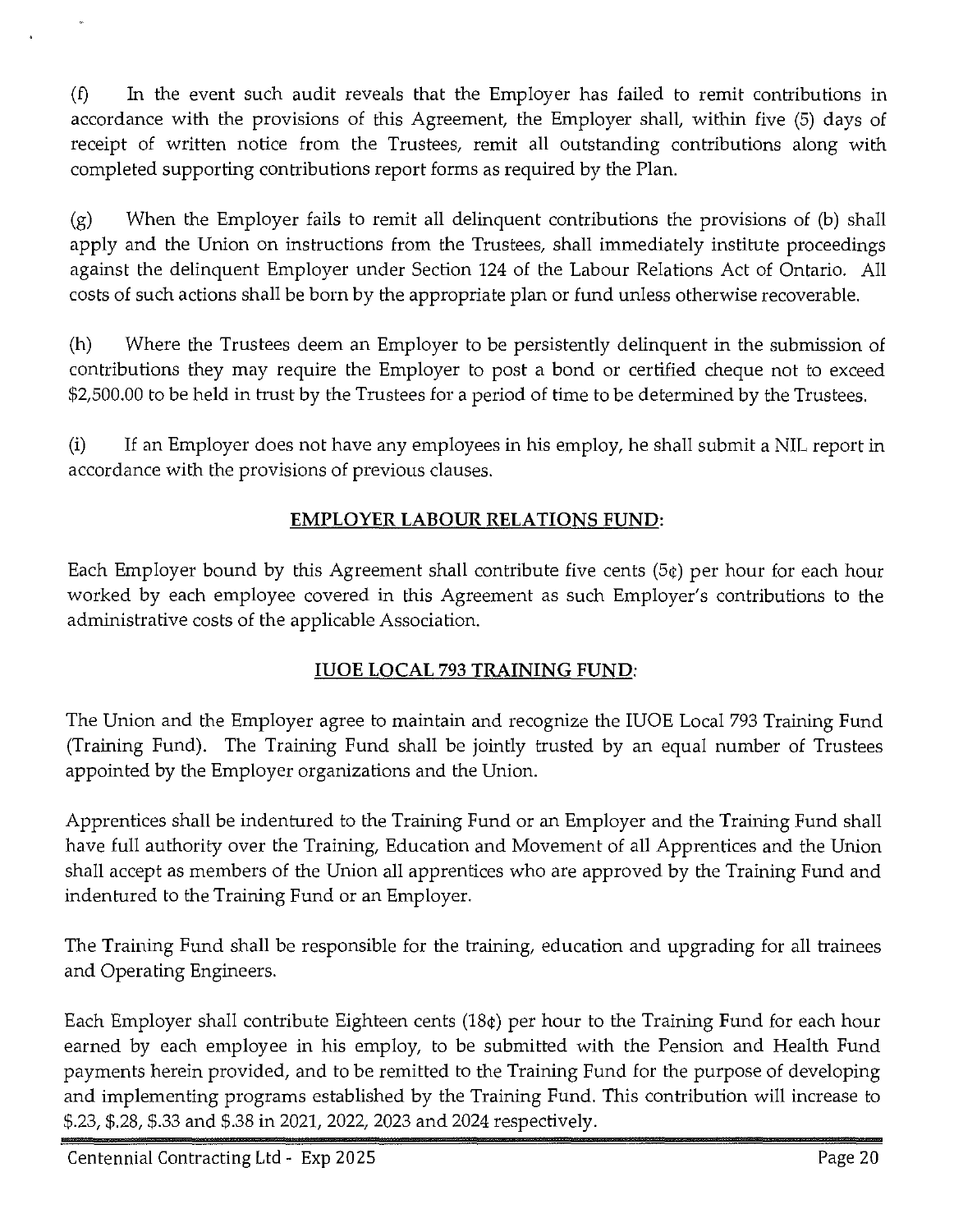## VACATION AND STATUTORY HOLIDAY PAY:

Vacation and Statutory Holiday Pay shall be credited weekly to each employee covered by this Collective Agreement at the rate of 9% of the gross wages earned and income tax will be deducted weekly.

It is understood and agreed that 4% of the gross wages is to be considered Vacation Pay and 5% of the gross wages is to be in lieu of Statutory Holiday Pay.

It is further understood that Vacation Pay and Statutory Holiday pay credits will be paid to employees on termination and on the first pay day of June and December in each year.

It is understood and agreed that the Statutory Holiday and Vacation Pay Credits will not exceed a total of 9% of gross wages.

Vacations may be taken at any time within the calendar year (without loss of position) and every effort shall be made to schedule vacations to benefit both the Employer and the Employee.

## STATUTORY HOLIDAYS:

All work performed on the following holidays shall be paid for at double (2x) the regular rate of wages:

| New Year's Day | Family Day       | Good Friday   |
|----------------|------------------|---------------|
| Victoria Day   | Canada Day       | Civic Holiday |
| Labour Day     | Thanksgiving Day | Christmas Day |
| Boxing Day     |                  |               |

Should any of the above holidays occur on a Saturday or Sunday, such holiday shall be observed on the Monday and/or Tuesday following unless changed by mutual agreement between the Employer and the Union. No work shall be performed on Labour Day except to save life, limb, or property.

## DUES, FEES AND ASSESSMENTS:

All dues, fees and assessments so deducted shall be remitted together with Benefit contributions as set out in this Agreement, on or before the 15<sup>th</sup> day of the month, following the month in which such deductions were made. The Employer shall, when making all remittances to the Union,